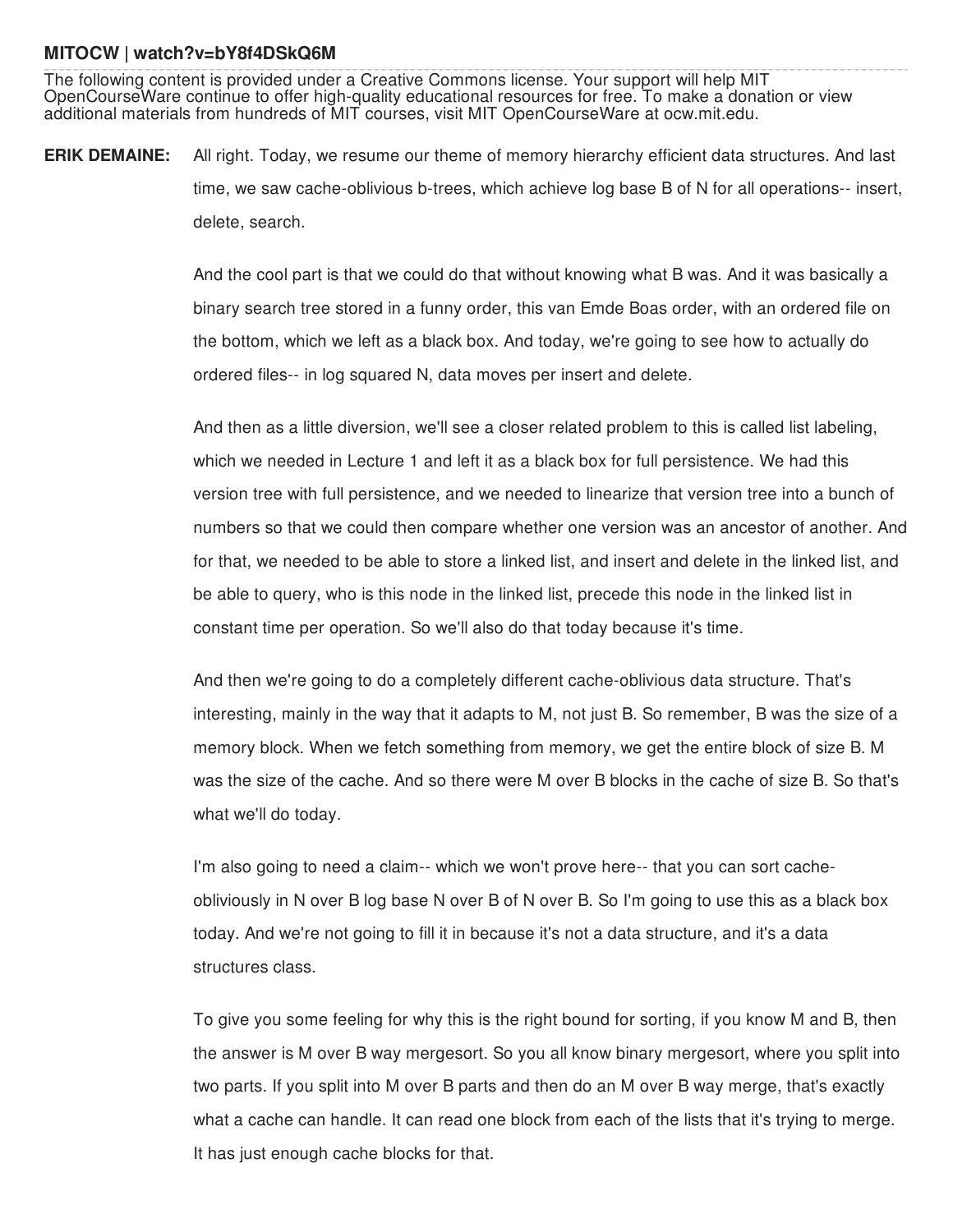And then you do the merge block by block, load new blocks as necessary. That will give you a linear time merge. And so you'll get N over B times log base M over B. And it turns out the right thing in here is N over B or N is basically the same, because it's inside the log. It's not a big deal.

So external memory wise, that's how you do it. You can do this cache-obliviously in a similar way to-- roughly speaking, in a similar way to the way we do b-trees, where you're binary searching in the number of ways you should divide your array into. I'm not going to get into details on that. We'll focus on cache-oblivious priority queues, which do a similar kind of thing, but get it a dynamic. All right. But before we go there, let's do ordered file maintenance.

So let me first remind you of the problem. We want to store N items in a file, which think of as an array, size order N. This constant's bigger than 1, with constant-sized gaps. And then-- I should say in specified order, subject to inserting and deleting items in that order.

So this was the picture. We have an array. We get to store some objects in the array and have these blank cells in between. But each of these gaps has constant size. Maybe these data items are sorted, maybe not. And then we're able to say things like, OK, insert a new item 8 right after 7. And so then you'd like to do that.

Then you'd also, then, like to say OK, now insert new item 9, here. And then this guy will maybe get shifted over. So 12 is over here. This becomes blank, and then you can fit the 9, and so on. You want to be able to do insertions and deletions like that quickly.

And quickly, here, means whenever we do an insert or delete, we're going to rearrange items in an interval. And that interval is going to be small-- log squared N amortized. That's all I need to say here.

I guess we also want to say that when we're moving these items in the interval, we can do it efficiently cache-obliviously, because we really want log squared N divided by B. And we say that via constant number of interleaved scans. Scans, we know, as long as there's a number of them and your cache has at least a constant size number of blocks, then interleave scans are always going to be efficient. You always get to divide by B. But the focus will be on making sure the interval is small. The rearrangement will actually be very simple, so not too hard to do.

So this will give us log squared N over B amortized memory transfers. So that was the black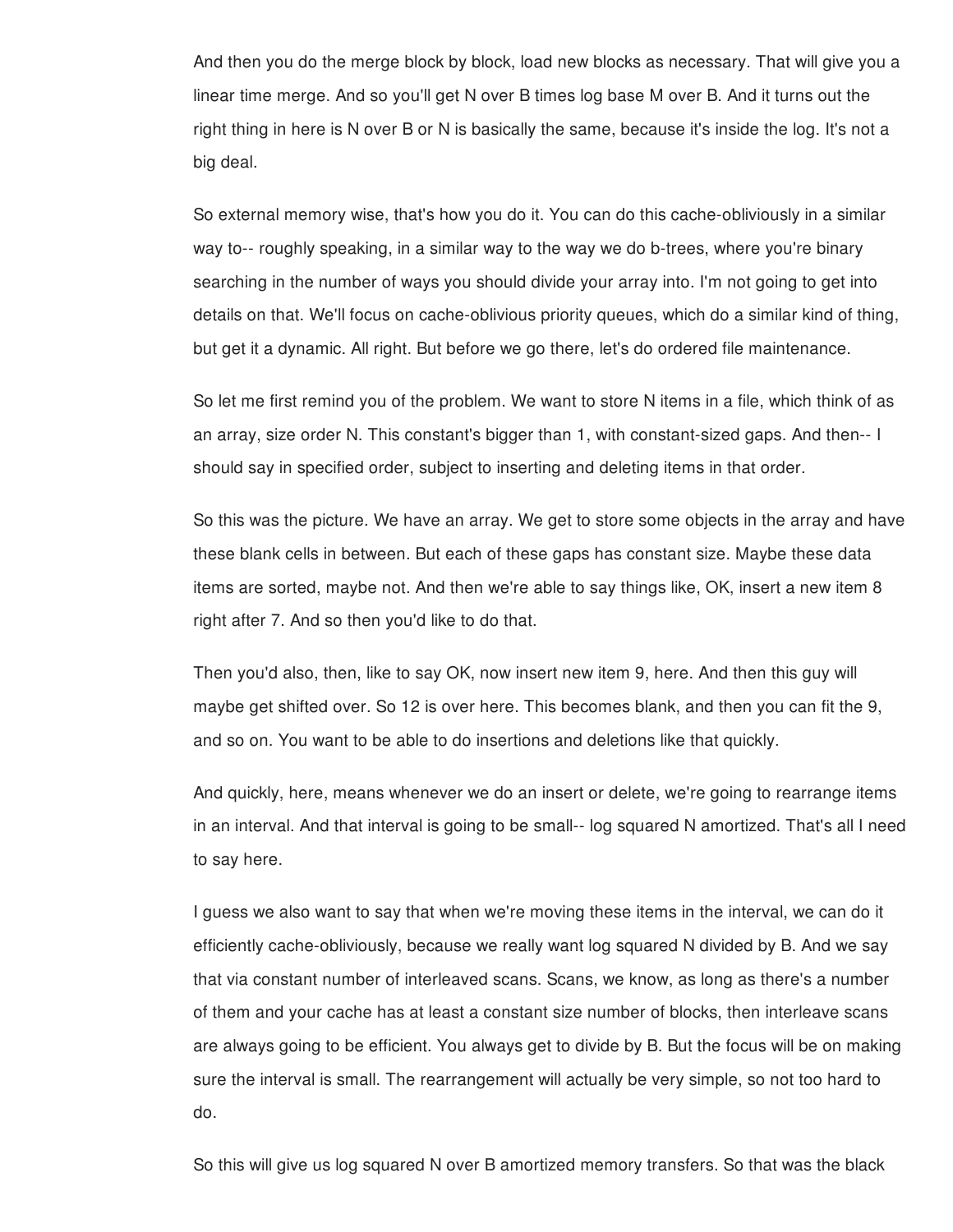box we needed to get cache-oblivious b-trees.

Remember, we got rid of the square in the log by using a level of indirection that removed one of the logs. So we got log N over B. So we were dominated by log base B of N, which is what we had for the search over here. So this is the step we need. And this is a general tool used in a bunch of different cache-oblivious data structures, sort of one of the first cache-oblivious data structure tools. It's pretty handy.

It's actually much older than cache-oblivious or external memory models. This results- removing the last line and this part, which makes it efficient in this model. Just thinking about moving around intervals in a file goes back to Itai, Konheim, and Rodeh in 1981. So it's pretty old. And then it was brought to the cache-oblivious world in 2000, right when this model was getting started.

So that's the goal. Now let me tell you how this is going to work.

So a rough idea is very simple. You have your array. And when you insert an item, what we want to do is find an interval containing that item of some reasonable size that's not too full and not too sparse. If we can find-- so like right here, when we're inserting 9, it looks really bad right around there. And so there's, like, too many elements packed right around that element. And that feels bad to us. So we grow an interval around it until we've got enough gaps. And then we just evenly redistribute the items in that interval.

So that's basically what we're going to do. We just have to find the right size interval to rearrange items in. Then when we do the rearrangement, it's always going to be evenly redistributing within the interval. So that strategy is simple. And to think about intervals in a nice controlled way, we're going to build a binary tree-- our good friend. So let me just draw this binary tree.

Now I need to do something a little bit special at the leaves. I'm going to cluster together log N items. So down here is the array, and all of this stuff up here is conceptual. We don't really build it. In my lecture notes, I can just copy and paste and this is a lot easier. So we have these chunks of size theta log N at the bottom. I don't really care what the constant is. 1 is probably fine.

So this is the array down here, and we're splitting every log N items, or log N cells in the array. And then we say, OK, well conceptually build a binary structure tree, here. And then this node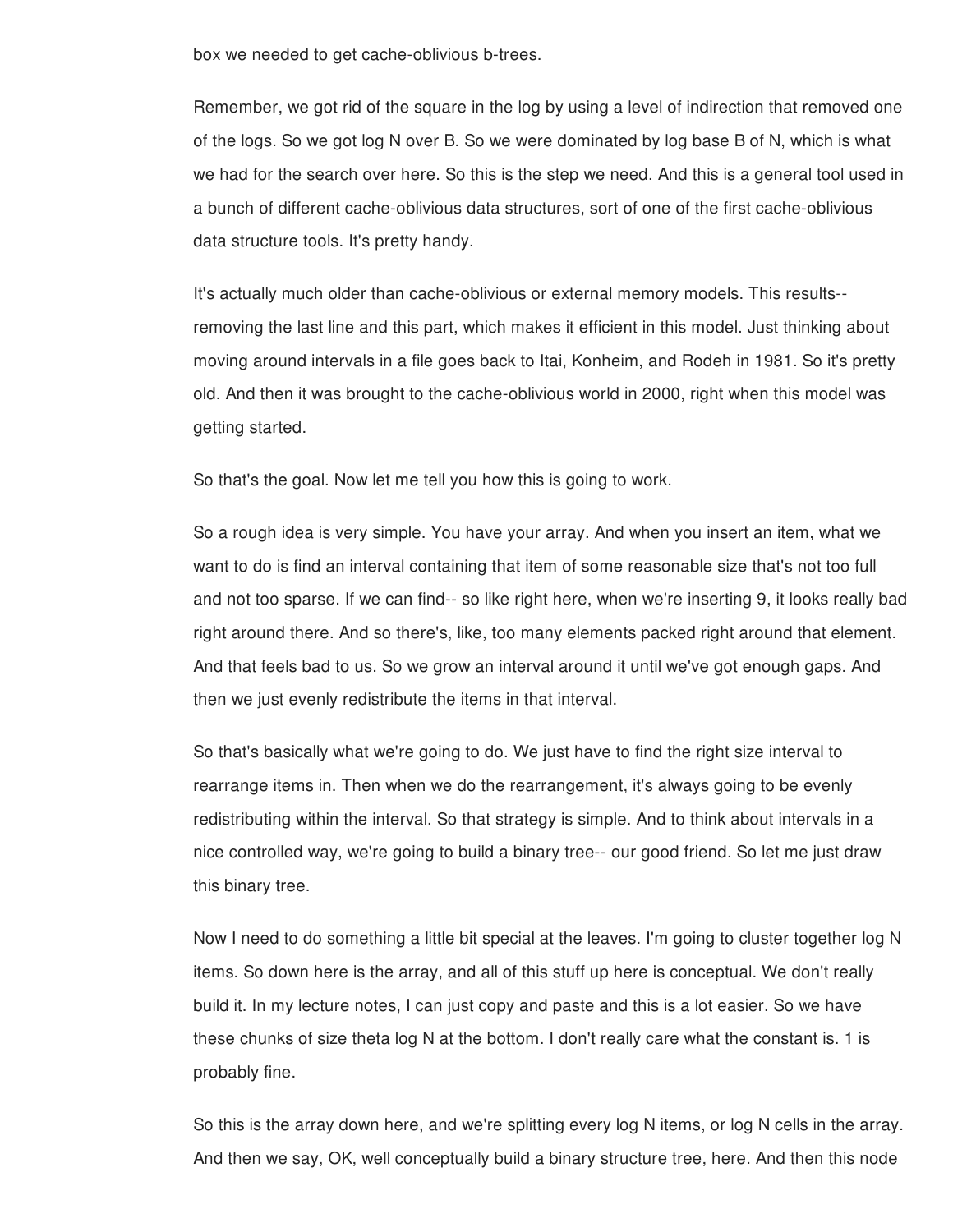represents this interval. And this node represents this interval. Every node just represents the interval of all its descendant leaves. We've seen this trick over and over again.

But we're not going to build any data structure or have some augmentation for each of these nodes. This is how we're going to build the intervals. We're going to start at the leaf. Let's say we want to insert an item in here. So we insert it here. If there's not room for it, we're going to walk up the tree and say, OK, if this interval is too dense, I'll look at this node and its corresponding interval here to here. If that's still too dense, I'll walk up to the parent, and so look at this interval from here to here, and so on, until I find that in the end, at most, I redistribute the entire array. And when I do that, I'll just evenly redistribute.

Let me write down the algorithm for update. So for insert or delete, same algorithm, you update the leaf log N chunk. You can do that just by rewriting the entire chunk. We're trying to get a log squared N bound, so we can afford to rewrite it interval as size log N. So that's for free.

So whatever leaf contains the element you want to insert or delete. And then we're going to walk up the tree until we find a suitable interval. And we're going to call that node, or that interval, within threshold.

So let me define within threshold. We're going to look at the density of a node, or an interval. And that's just going to be the ratio of the number of elements that are actually down there versus the amount of slots in the array that are down there-- so just how much is occupied.

So look at that ratio. If it's 100%, then there are no blank cells down there. If it's 0%, then everybody is blank. So we don't want either of those extremes. We want something in between. And we're going to do that by specifying thresholds on this density and try to keep the density within those thresholds. Let me let me define those thresholds.

The fun part is that the density thresholds that you maintain depend on which level you are. Not, like, experience points, but in which height of the tree you are. So down here, we don't really care how well-distributed the leaves are. I mean, it can't be 0% because then that would be a really big gap. But it could be say between 50% and 100%. It could be totally full.

And then once it's overflowing, then we've got to go up. And the higher we go, the stricter we get-- hopefully, yes-- strictest at the top of the tree.

So in general, if we have a node of the depth, d, then we want the density to be at least 1/2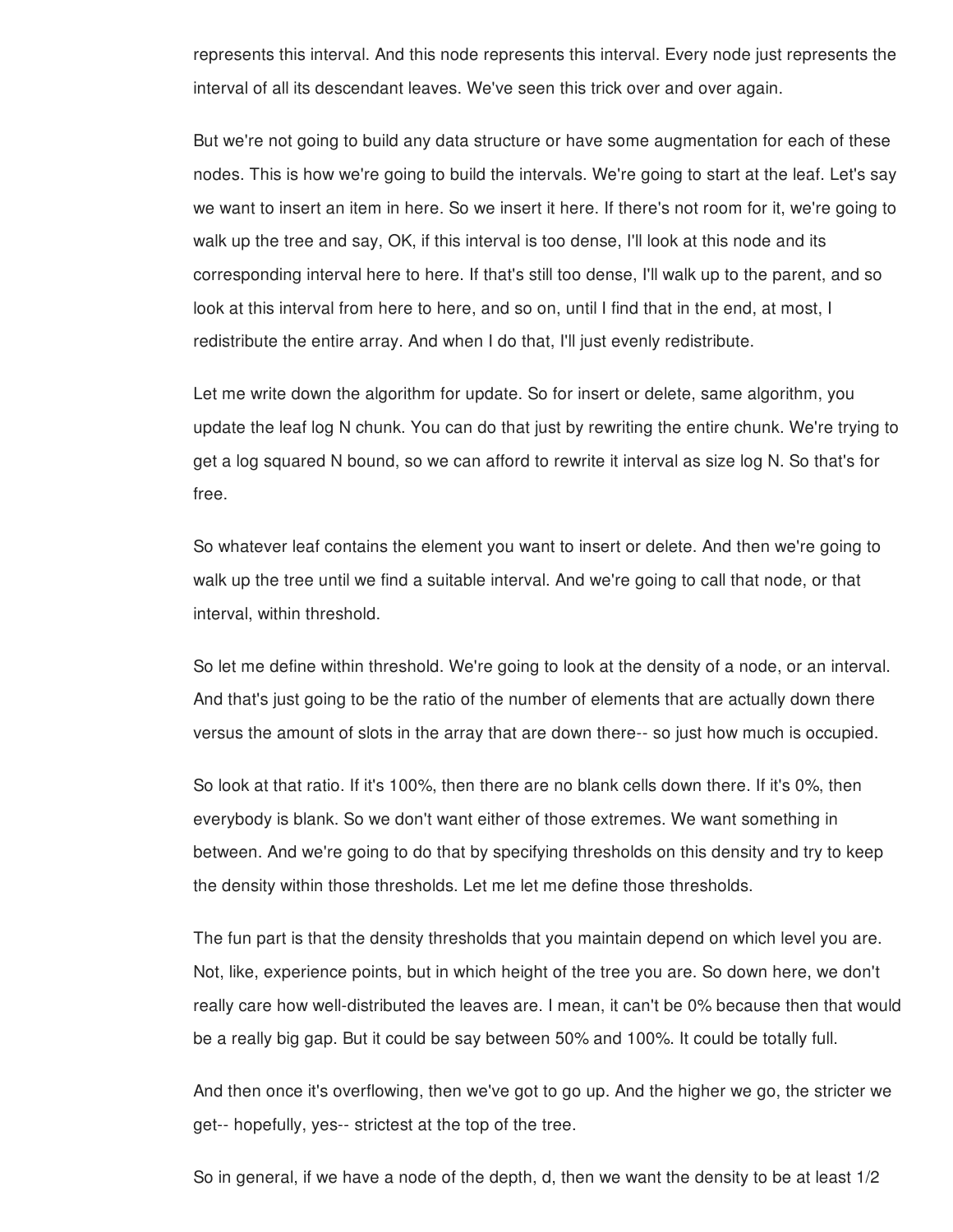minus 1/4 d over h. And we want the density to be at most 3/4 plus 1/4 d over it h. So h, here, is the height of this tree, which is going to be something like log N minus log-log N. But it doesn't really matter. This is depth 0, depth 1, depth h.

We just are linearly interpolating between-- let's see, this is always between 1/4 and 1/2-- 1/2 when this is 0, 1/4 when this is h. So you get a 1/2 minus 1/4. And this one is always in the range 3/4 to 1. It's 3/4 when this is 0, and 1 when this is h.

So at the bottom-- I was a little bit off. At the bottom, the leaf level, when these are both h-- the density has to be at least a 1/4 and at most, 100%. And then at the root, it's going to have to be between 1/2 and 3/4. So it's a narrower range. And the higher you go up, the more narrow the range on the density gets. And we do it just sort of in the obvious linear interpolation way.

The not so obvious thing is that this is the right way to do it. There's a lot of choices for how to set these density thresholds. But we have to basically maintain constant density everywhere because we're trying to maintain gaps of constant size. So we don't have a lot of flexibility. But it turns out, this flexibility between two constants, like 1/4 and 1/2 is enough to give us the performance we need. So let's see why.

Let me finish this algorithm. We walk up the tree until reaching a node within threshold. Density is this. Density threshold is this. So now we know within threshold means. And then we evenly rebalance or redistribute all the descendant elements in that interval that is within threshold.

So what you need to check is that you can do this with a constant number of scans. It's not that hard. Just read the elements in order. Write them out to a temporary array, and then write them back. Or if you're fancy, you can do it in place. But you can just do it by a constant number of scans through the array. Just compute what should be the average gap between the elements. Leave that many gaps.

So the algorithm is pretty simple once you say, OK, I'm going to grow intervals. Then maybe, you think OK, I guess I'll grow intervals according to a binary tree. It's a little bit more controlled. Probably don't have to do it this way. You could just grow them by a factor of 2, just around your point. But it's easier to analyze in the setting of a binary tree.

And then once you're doing that, the tricky part is to set the density thresholds. But you fool around and this seems to be the best way to do it. Now the question is, why does this work.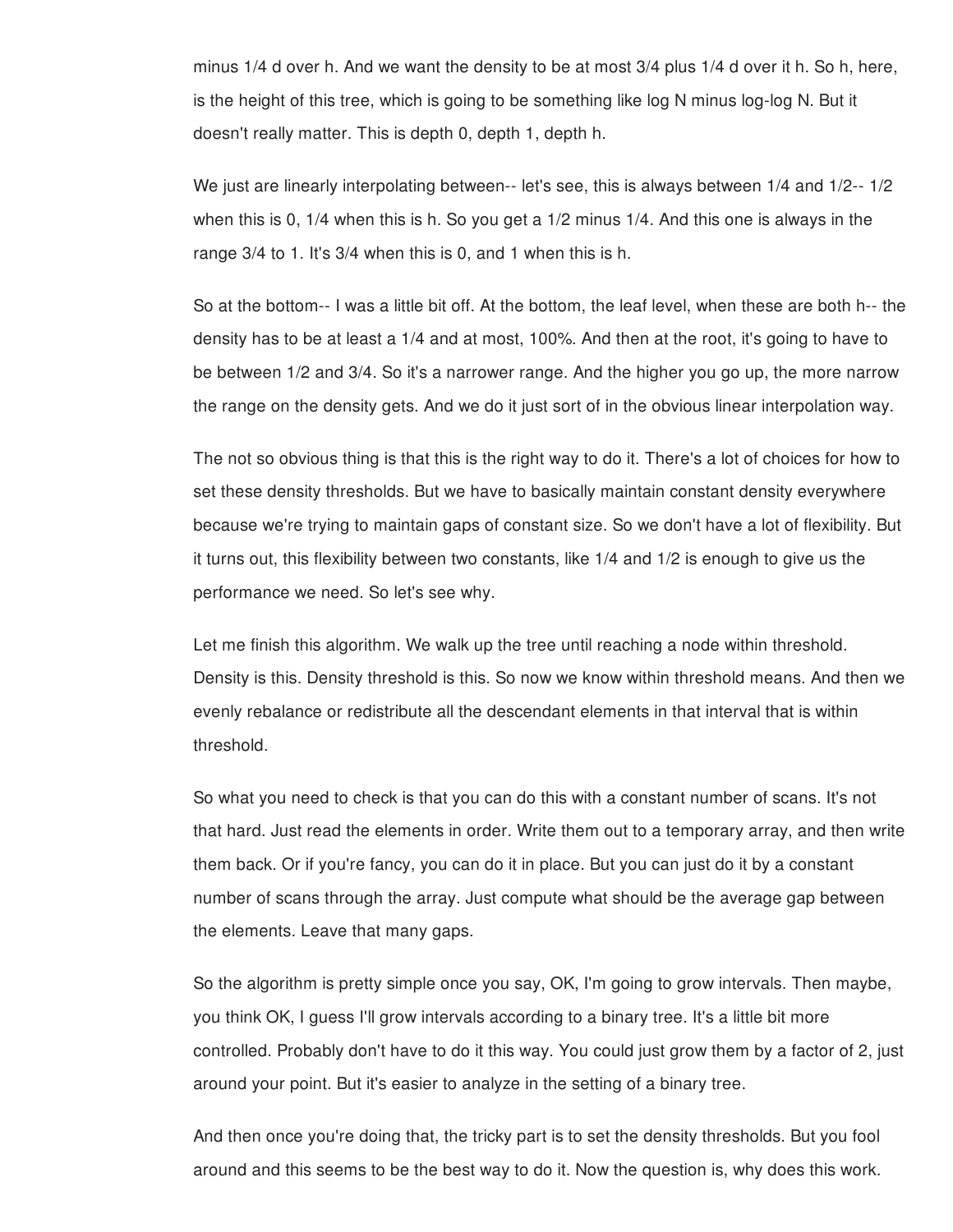How do we prove log squared amortized interval size when we follow these dense thresholds?

Notice that we're not keeping intervals within density at all times. I mean, the whole problem is that things are not within threshold right at the start. And we have to walk up the tree quite a ways, potentially-- claim is only about log-log N levels up the tree-- to find something that's within density. And then we can redistribute. And then we fix everything below us. All right. Well, let's get to that.

This is really the direction we want. The thresholds are getting tighter and tighter, more constrained as we go up. Because it means if we walk up a lot, we, essentially, can pay for it because we bring that interval even farther within threshold.

So we have some node, which is within threshold. So we bring it into the density thresholds of here. If we look at the children of that node, their density thresholds are smaller-- sorry, are more relaxed. So if we bring this node into threshold by rewriting all the leaves down here, these nodes will not only be within threshold, they'll be far within threshold.

If you look at their ratios, you know, their densities-- the number of elements in there, divided by the array slots. It's going to be exactly the same. The density is equal because we're uniformly distributing the items here. And there's some rounding errors, but other than rounding. And that's actually why we have these leaves as size theta log N, so the rounding doesn't bite us.

We're evenly redistributing so the density is equal everywhere. Left child had the same density as the parent. But if you look at the density thresholds of the child, they will be more relaxed compared to the parent. So if the parent is within threshold, the child will be far within threshold by at least a d over h additive amount. Sorry, 1 over h, because their depths differ by 1. If this is d, this would be d plus 1.

When we rebalance a node, we put the children far within threshold. Meaning, if we look at the absolute difference between the density and either the upper threshold or the lower threshold, that will be, I guess, at least 1 over 4h because we're increasing d by 1. And it's 1 over for 4h for each step we take. OK so the children are extra happy.

We walked up here because before-- let's say we walked up this path. So we walked from the right child. We didn't stop here, which means this node was was beyond threshold. But now we walked up and now we fixed this entire interval. And now it's far within threshold.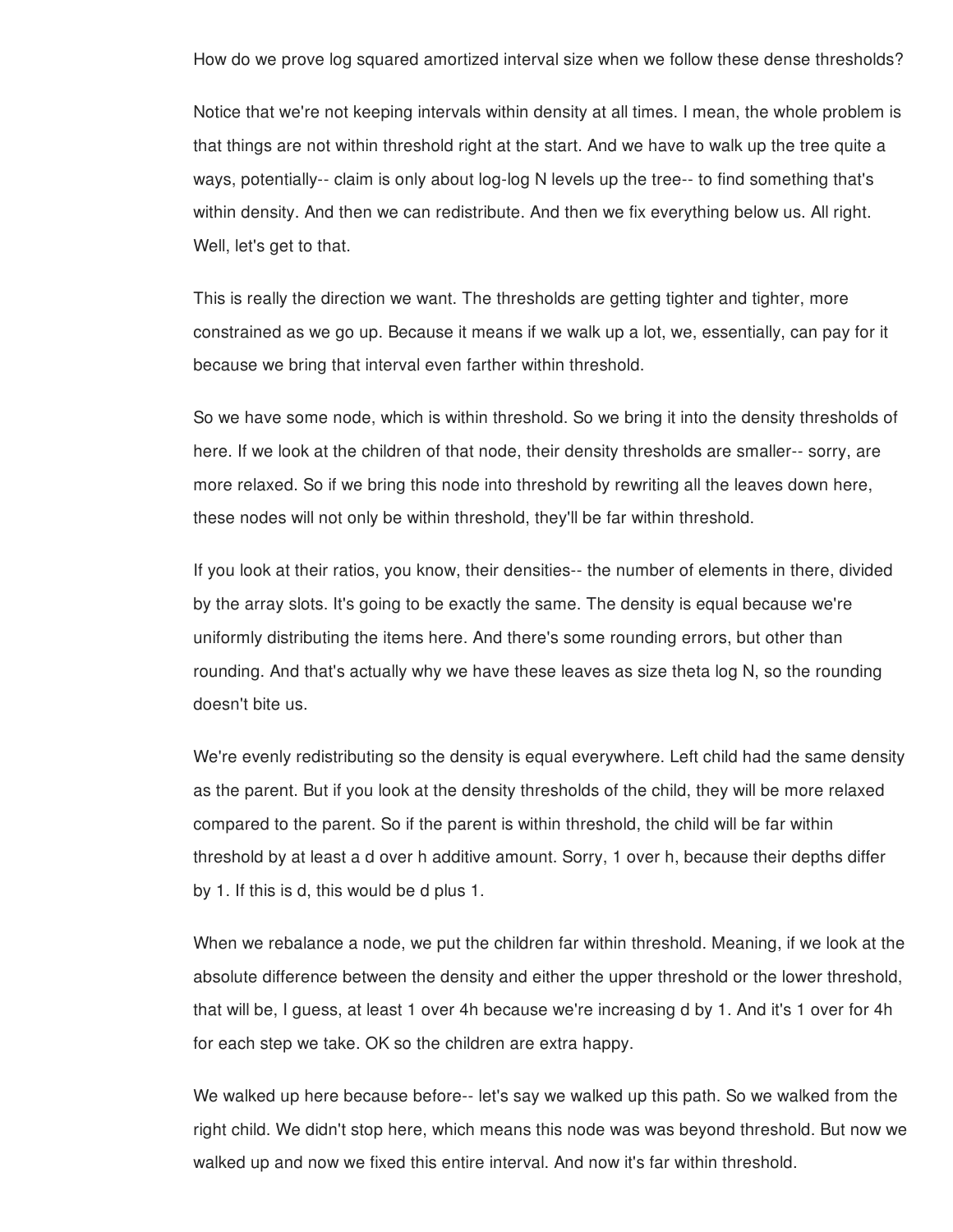So before, you know, the density minus the threshold went the wrong way, had the wrong sign. Now we're good, and we're good by at least a 1 over 4h. Now h, here, was the height of the tree. It's log N minus log-log N. All we need is that this is theta log N-- sorry, theta 1 over log N. h is theta log N.

And this is a ratio-- 1 over log N-- of the number of items versus the number of slots. But we know the number of slots we're dealing with is theta log N. And so this is at least one item. This log N is designed to balance the h, here. OK, cool.

Let's go over here. So the idea is if we're far within threshold, we can charge to those items. That's our goal.

What we're interested in-- if we just rebalanced this node, say x. We want to know when is the next time x can be rebalanced? For x to have to be rebalanced, that means, again, one of its children will have to be out of threshold. And then we insert or delete within that child. And then that propagates up to x.

But right now, the children are far within threshold. So the question is, how long would it take for them to get out of threshold again? Well, you'd have to change the density by at least 1 over an additive-- 1 over log N. If you multiply by the size, it's the size of the interval divided by log N. You've got to have at least that many insertions or deletions.

Before this node rebalances again, one of its children must get out of balance. And so you must have done at least the size of the interval divided by theta log N updates for one of the children to become out of balance again. Boom. So when this rebalance happens again, we're going to charge to those updates, which is good because the time it takes us to do the rebalance is the size of the interval. We need to charge each of these items log N times.

So charge the rebalance cost, which is the size of the interval to these updates. And what we know is that the updates are within the interval.

So this looks like a log N bound, which is not right. It should be a log squared N bound. The idea is when we insert into one of these leaves, we're simultaneously making this node worse and this node worse and this node worse. Whenever we insert a node, it belongs to log N intervals that we care about.

So in fact, not only are we losing this log N, because there aren't quite enough items to charge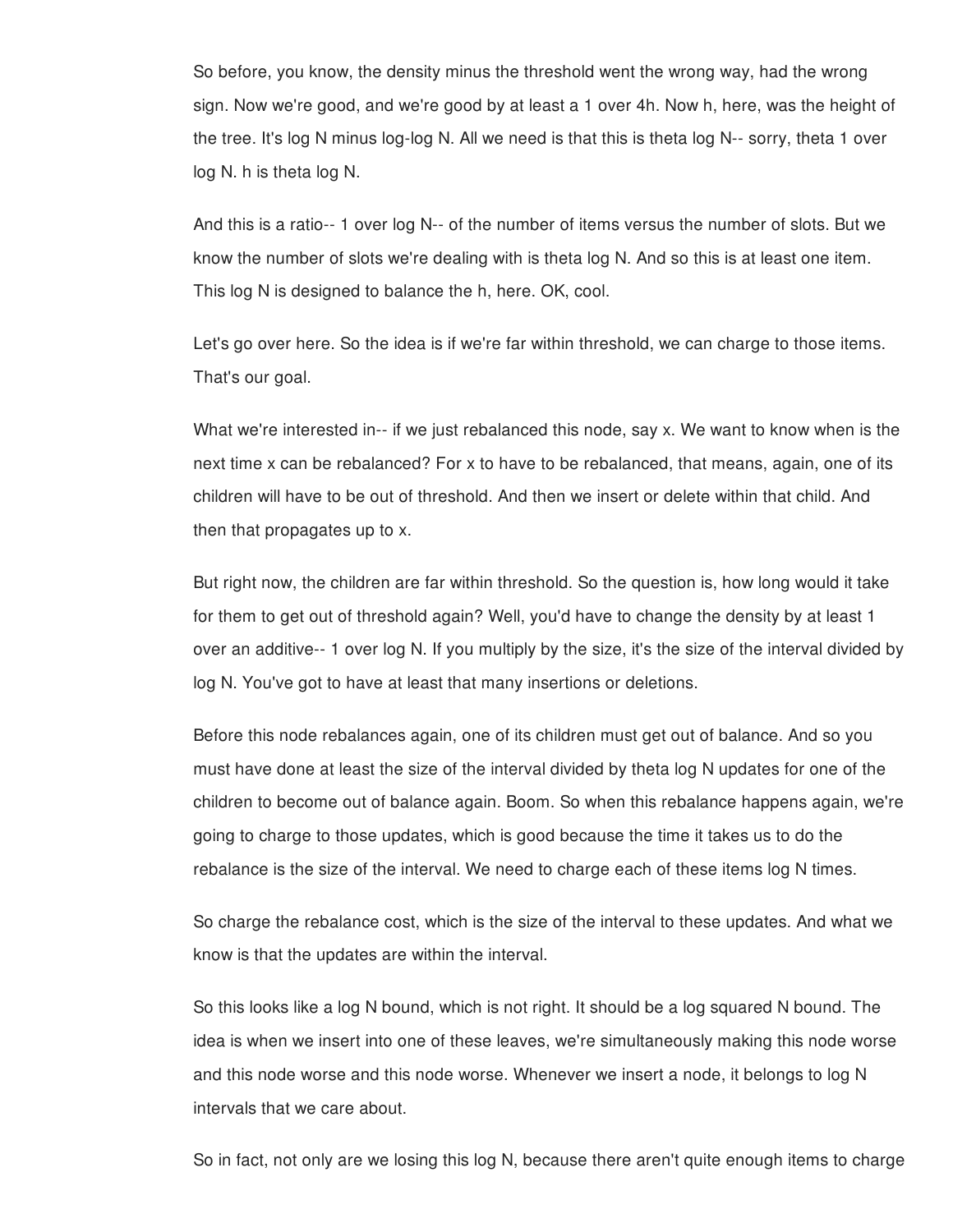to-- the log N factor less. We're also charging to each item another factor of log N times because it lives in all these different intervals.

Each update gets charged at most, h, which is order log N times.

We looked at what happens for node x, but we have to apply this argument simultaneously for all nodes x. Fortunately, this node versus this node, they don't share any descendants. And so there's no multiple charging. But node x and its parent and grandparent and all its ancestors, they're all talking about the same nodes. And so they will multiple charge, but only by a factor of log N. That's something we've seen a few times, charging log N times, for every node in the tree, like range trees having N log N space in two dimensions. Same deal.

So we've got size of the interval divided by log N guys to charge to, which we multiply charge log N times, so we get a log squared amortized bound.

So this log N is hard to avoid because we have a binary tree that's pretty natural. This log N, essentially, comes from this h. The fact that we can only go from one constant factor to another. And we've got log N different steps to make. We have to do 1 over log N increment every step. That's the best we could afford. That's why these are evenly spaced out in this linear way.

But if we had a little more space, we could do better. So that's going to lead us to this list labeling problem. But first, are there any questions about order file maintenance? At this point, we are done. Yeah.

**AUDIENCE:** Can you explain again how is it that you get from the size of the interval [INAUDIBLE] and that each--

**ERIK DEMAINE:** This amortization?

**AUDIENCE:** Yeah, how you got to the amortized.

**ERIK DEMAINE:** Yeah. So let me explain again. So when we do rebalance of an interval, the cost is the size of the interval. We're trying to analyze, what is the size the interval? Prove that is log squared N. So we have this cost of size of interval. We're charging it to the items which just got inserted or deleted into that interval. Before this node rebalances again, but in general, we're interested in the-- we can afford to rebalance every node at the beginning.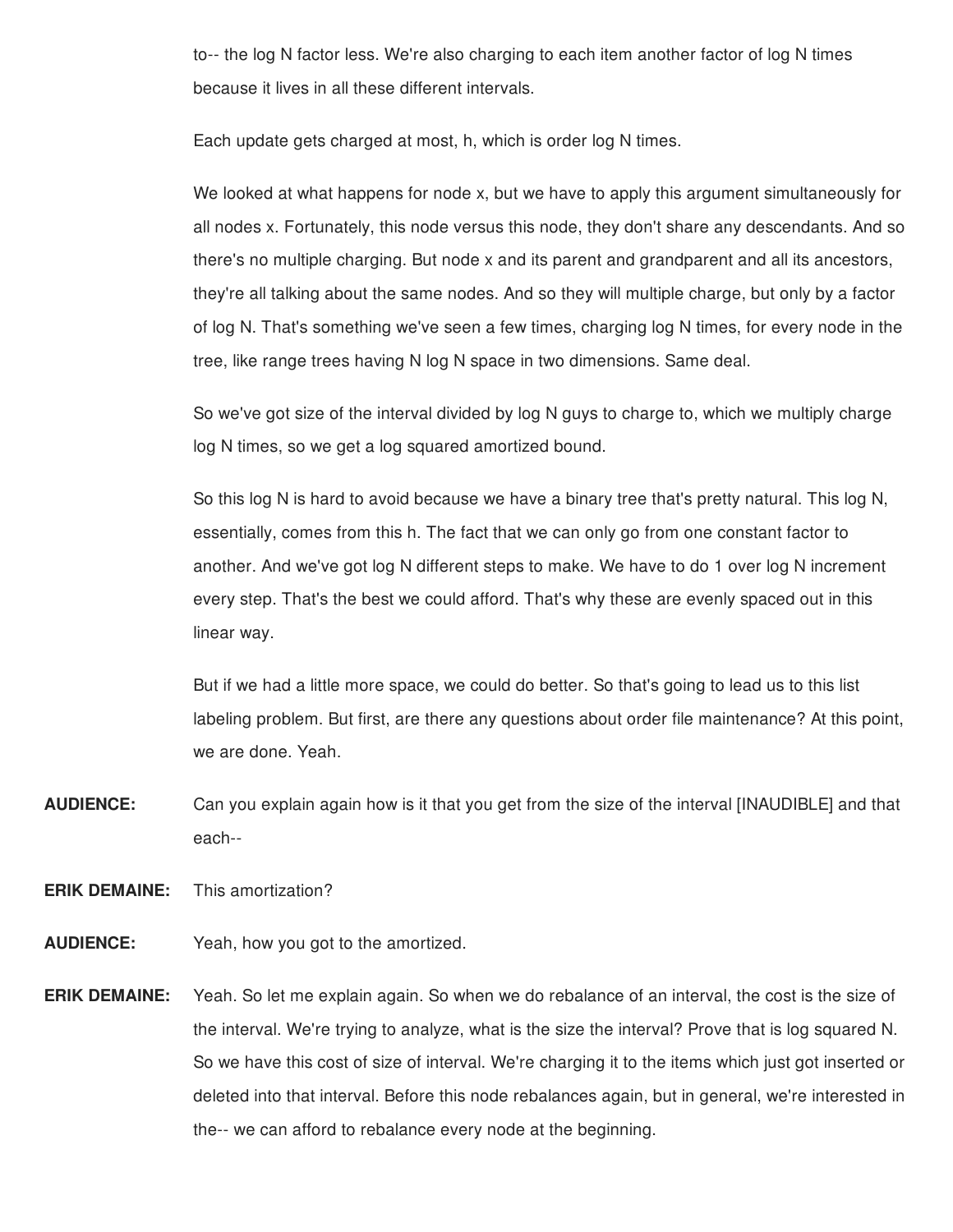And then whenever a node rebalances-- before it rebalances, one of its children had to be out of whack. For one of its children to be out of whack, there had to have been an insertion of at least the size of the interval divided by log N, because log was h.

There's a slight discrepancy, here. We're talking about the size of the parent interval versus the size of the child interval, but that's just a factor of 2. So that's incorporated by this theta. So you could have a little theta here, too, if you like.

OK, so for the child to be out of whack, we had to have done updates of size interval divided by log N. So we charge this cost to them. And so we have to charge log N to each of those items, each of those updates.

And then there's a second problem, which is everybody gets charged by all of its ancestors. And it has log N ancestors. So in all, each update gets charged at most log squared N times. So you get amortized log squared per update.

## Other questions?

Cool. So that's ordered files. Now we have b-trees. We can handle this log squared N. That was OK for B trees, using a layer of indirection. But it's natural to wonder whether you can do better. In general, the conjecture is that for ordered files, you cannot do better. If this is your problem setup, if you can only have constant sized gaps, you need a linear size array. You need log squared N interval updates, but no one's proved that lower bound. So that's one open question.

Another fun fact is we did amortized, but it's actually possible to do worst case. It's complicated. Willard did it in 1992.

But let's talk about relaxing the problem. So instead of saying, well, the array has to be linear size, what if we let it to be bigger? And then you can do better. And this is a problem called list labeling.

So I'm going to rephrase it, but it's essentially the same as order file maintenance. It's a little bit less restriction.

So it's a dynamic linked list problem, like we've seen before. And each node at all times stores a label such that labels are always monotone down the list.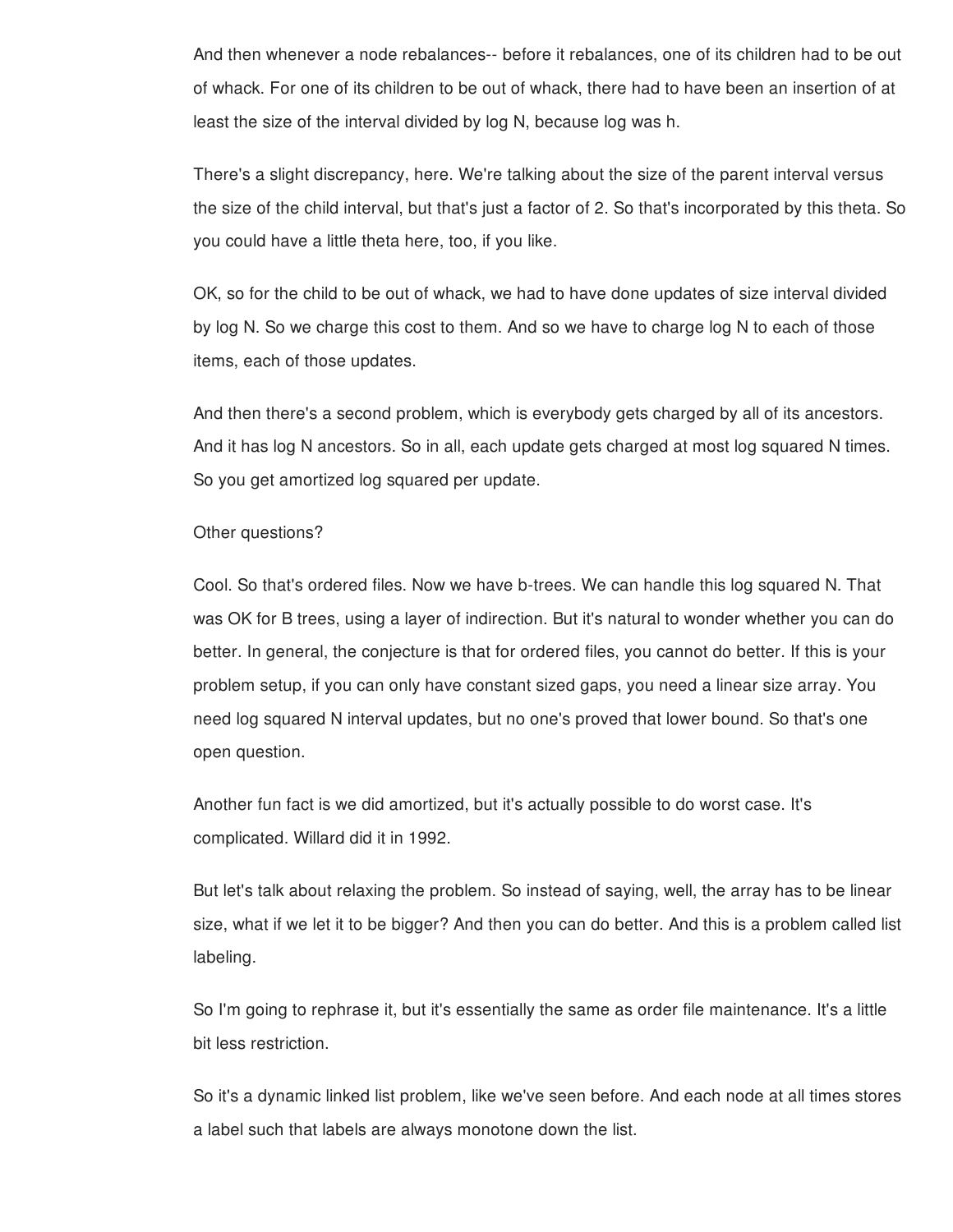So think of it this way. We have a linked list. And all we're interested is maintaining this linked list. So we want to be able to say, OK, delete this item and update these pointers. Or maybe, insert a new item over here. And so it's going to be linked like that. And at all times in this cell here, we're storing a number, 3, 7, 12, 14, 42, whatever. It could be any integer, let's say. And we need that the numbers are increasing order down the linked list.

Now, I claim this is basically the same as an ordered file problem. Just think of this number as being the index in the array that you store it. So this should be strictly monotone-- I guess, increasing down the list. That means none of these numbers are the same. So we can store the items-- whatever data is associated with this node-- we can store that in the array position 3, in the array position 7, in the array position 12. When we insert, we have to find a new label between 3 and 7.

Now we're allowed to change the labels dynamically-- that's what makes this possible-- which corresponds to moving items in the array. And the only difference is about how this is physically done. With ordered file, you have to physically move items in the array. Here, you just change a number and that's moving the item.

Where this gets interesting is if you allow the label space-- which is the storage space of the array-- to become super linear. With ordered files, it doesn't really make a lot of sense to go super linear, at least, not by more than a couple log factors because time is always at least space. If you have a giant array, you have to initialize it. And you can't afford to initialize an array of, say, N squared size, if you're trying to maintain N items.

But in list labeling, you can. I mean, if you say all these numbers are between 0 and N squared, that's no big deal because you can represent a number up to N squared, which is two log N bits. So squaring the space is no big deal for list labeling. It would be a big deal for order file maintenance, so that's why we rephrase. But they're basically the same problem- just a little less useful for cache-oblivious stuff.

Let me tell you what's known about mislabelling. In terms of the amount of label space you're given, and how good a running time per update we can get, in terms of best known results.

So what we just saw is that if you do-- we just said linear space. But in fact, you can get 1 plus epsilon space. You can say, oh, I wouldn't want to waste 1% of my storage space in the array. And if you set the theta at the leaves, here, to the right value, then you can just waste 1% and still maintain an ordered file. I think this is cool from a file system perspective. But in particular,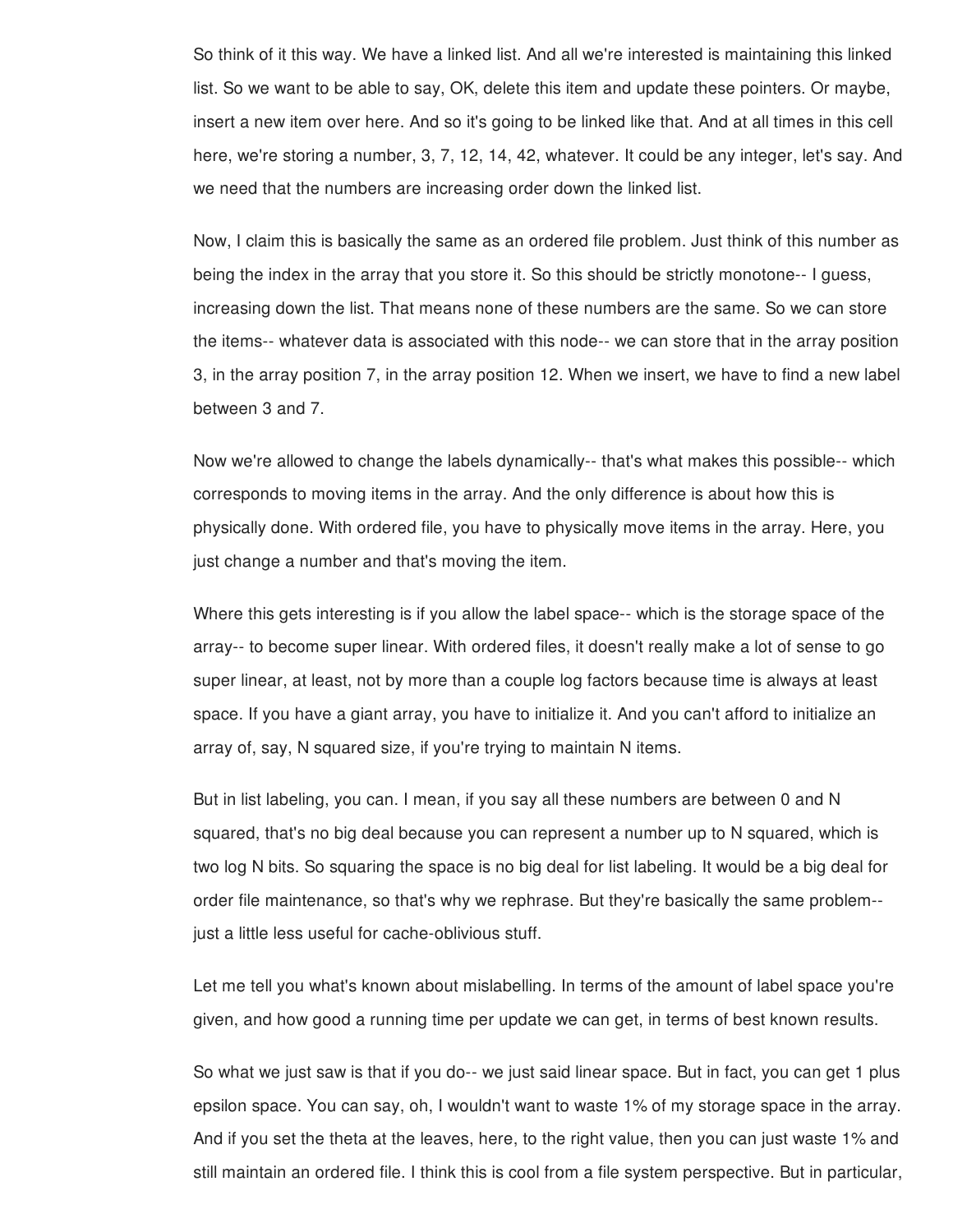it gives us what we need.

And if you go up to N log N space, it doesn't seem to help you much. The best we know is log squared N. As I mentioned, it could be amortized or worst case.

If you bump up the space to N to the 1 plus epsilon-- so a little bit super linear-- and anything polynomial, then the best we know is log N. And there is actually a lower bound for this result in a particular model. So it seems pretty clear that-- at least for these style of data structures, the best you can do in this situation is log N. But hey, log N is better than log squared.

And the other obvious bound is if you have exponential space, you can do constant, essentially. Because with exponential space, you can just keep bisecting the interval between two items in constant time until you've inserted N items. And then you can rebuild the whole data structure. So that's sort of the trivial result.

If you don't care about how big these labels get-- and how big they would get is 2 to the N- then you can do constant time. That's really the only way we know how to do constant. So the interesting new result, here, that I'm talking about is for polynomial space, we can get log N.

And rough idea is you just fixed these density intervals. Now you don't have to make it-- I mean, you're still going to be divided by h, here, but your spread can be much bigger. So your densities no longer have to be constants. Now we can afford a density-- near the root, we can get a density of like 1 over-- actually, anywhere, we can afford a density of 1 over N. Because if we have N squared slots and only N items to put in them, then a decent density is 1 over N, in fact.

It could also be constant. Constant would be all right. So we've got a big spread there, from 1 over N to constant. And so we can afford to take much bigger jumps here, of like 1 over N. And so that gets rid of this log N factor, essentially. That was the rough sketch.

I have written, here, that the densities we use are no longer uniformly spaced. The 1 over alpha to the d. Alpha, here, is some constant in the interval between 1 and 2. And d is the depth. So now we have exponentially increasing densities which give you a big gap-- no longer lose this log N factor.

So you do exactly the same data structure, these different densities. Now you've got room to fill in a whole bunch more densities when you have, say, N squared space. And so you only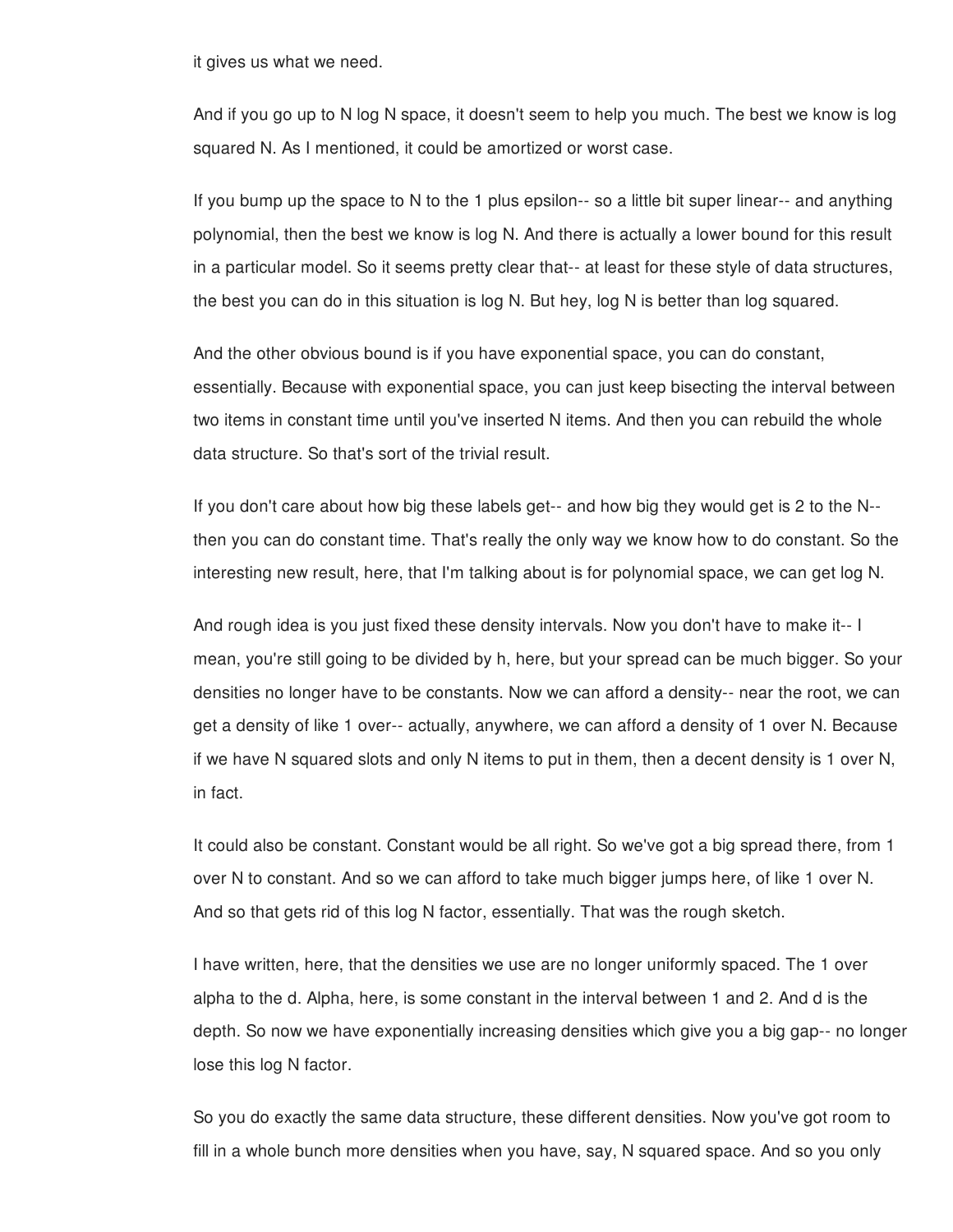get the log N factor because of the number of ancestors of a node. And you lose the other log N factor.

Now let me tell you about another problem building on this. So this is the list order maintenance problem. And this is the problem we saw in a Lecture 1.

So here, same as before, maintain a linked list, subject to, insert a node at this location, delete a node at this location, and order queries. Is node x before node y in the list? This is what we needed to support full persistence. You have a big linked list. And then if I give you this node and this node, I want to know that this node is before that node in the list in constant time. I claim that we can solve this problem given our solutions to list labeling-- not so obvious, how.

List labeling is great because it lets you do order queries, right? You just compare the two labels and you instantly discover which is before which. And so if we could afford log N time over there, we could just use this solution. And this is reasonable. But we really want constant time per operation. Now if we do constant time per operation and we use exponential label space, this is not so good because it means you need N bits to write down a label. So it's going to take, like, linear time to modify or to compare two labels. This doesn't save you.

We can afford to do this. This is only log N bits per label. And we assume all of our integers can store at least log N bits-- something called a Word RAM Model. And so we can afford to store these labels, but we pay this log N time. So you've got to remove a log N factor. How do we do that? Indirection-- just like last class. Let's do that on this board.

On the top, we're going to store N over log N items using this list labeling with label space, say, N squared. Any polynomial will do. And so this takes log N per operation to do anything on these N over log N items. And then at the bottom, we have lots of little structures of size log N. And that's supposed to eat up a factor of log N in our update time if we do it right.

Actually, I can just do list labeling down here as well. So if I'm only storing log N items, then I can afford to use the exponential solution-- the trivial thing where I just bisect all the labels until all the log items have changed. Then, rewrite them. Because 2 to the log N is only N. So here, in each of these, I do a list labeling with space 2 to the log N, also known as N.

So these guys are constant time to do anything in to maintain the labels. And to maintain levels up here-- so to maintain, basically, each of these N over log N guys, is one representative element representing this entire group as N over log N of these groups. So this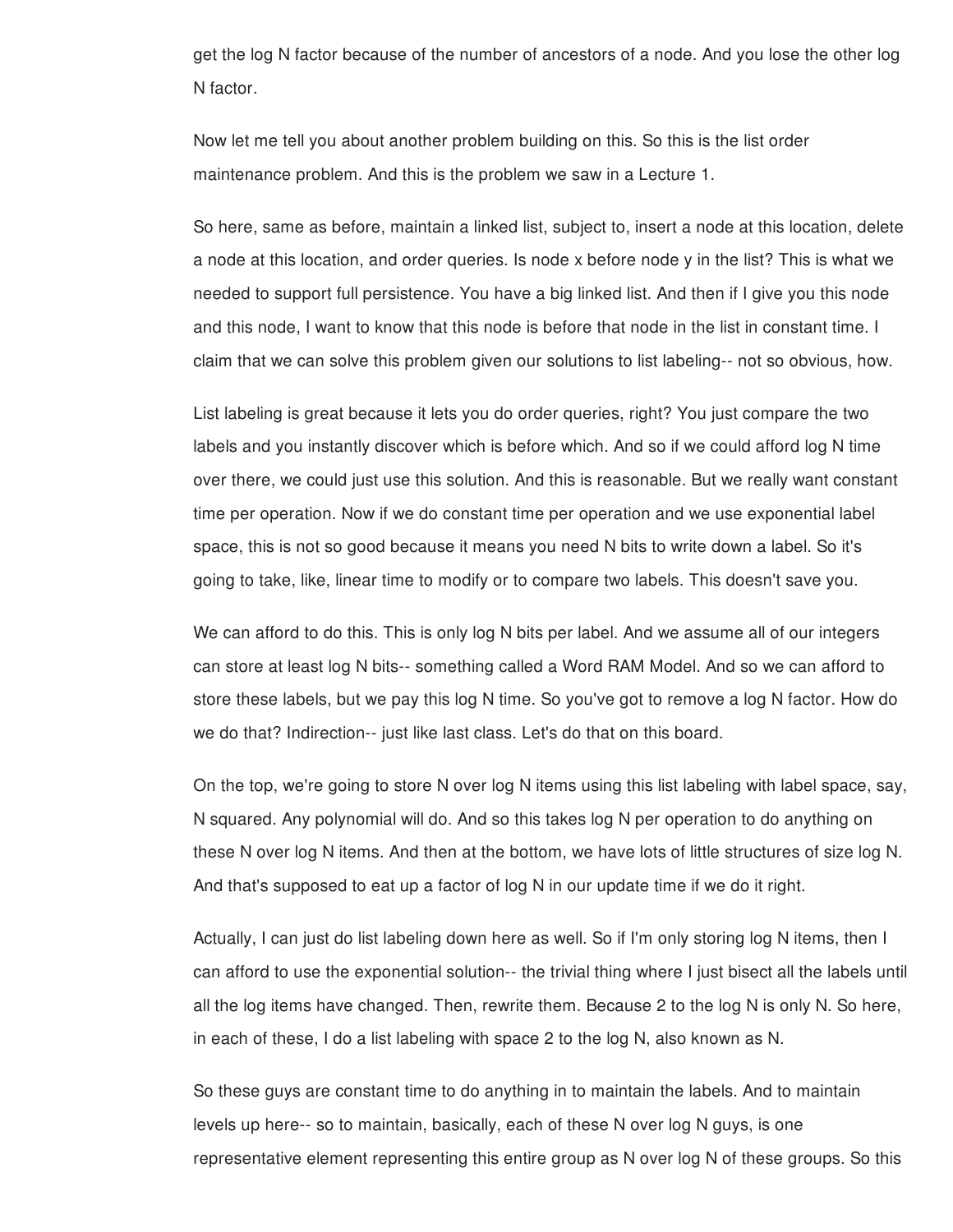label structure is supposed to distinguish the different groups. And then the labels in here are distinguishing the items within the group.

Now this cost log N amortized to keep what we need up here. But now if I want the label of an item, I just take this label, comma, this label. So if I have an item here, for example, at first, I look at the label of this block as stored by this data structure. And then I look at the label within the block. And so my composite label is going to be an ordered pair of top label, comma, the bottom label.

This is kind of funny because it looks like we're solving the list labeling problem again, with now a space of N cubed. We've got N squared for the first coordinate, and then N for the second coordinate. So if you just concatenate those two labels, that lives in a bigger label space of size N cubed.

And yet, I claim this takes constant amortized and is not a solution to list labeling. It's just a matter of, again, how updates are performed. With order file maintenance, we had to physically move items. With list labeling problem, we had to modify the number stored with each node. That's expensive. In this world, if we change a label up here, we are basically instantly-- say, we changed the label corresponding to this group in here. We changed the label all of these items in one operation. Or actually, it takes log N time. And then we change the label of all log N of these items. So that's why we get constant amortized.

So how does this work? If we insert a new item, we stick it into one of these blocks. The block that it fits into. If this block gets too full, more than, say, 1 times log N, then we split it in half. If it gets too sparse by deletion, say, less than a 1/4 log N, then we'll merge it with one of its neighbors, and then possibly split. Each of those triggers a constant number of operations up here. And so we pay log N, but we only pay it when we've made theta log N changes to one of these blocks. So we can charge this log N cost to those log N updates. And so this turns into constant. This down here is always constant. And so it's constant amortized.

And if each of these blocks remembers what the corresponding-- and, basically, this is a linked list, here. And then we have linked list down here, and they have labels. And it's like a, what do you call, a skip list with just two levels. And every node here just remembers what its parent is up here.

So if you want to know your composite label, you just look at the bottom label and then walk up. Look at the top label. Those are just stored right there in the nodes. And so in constant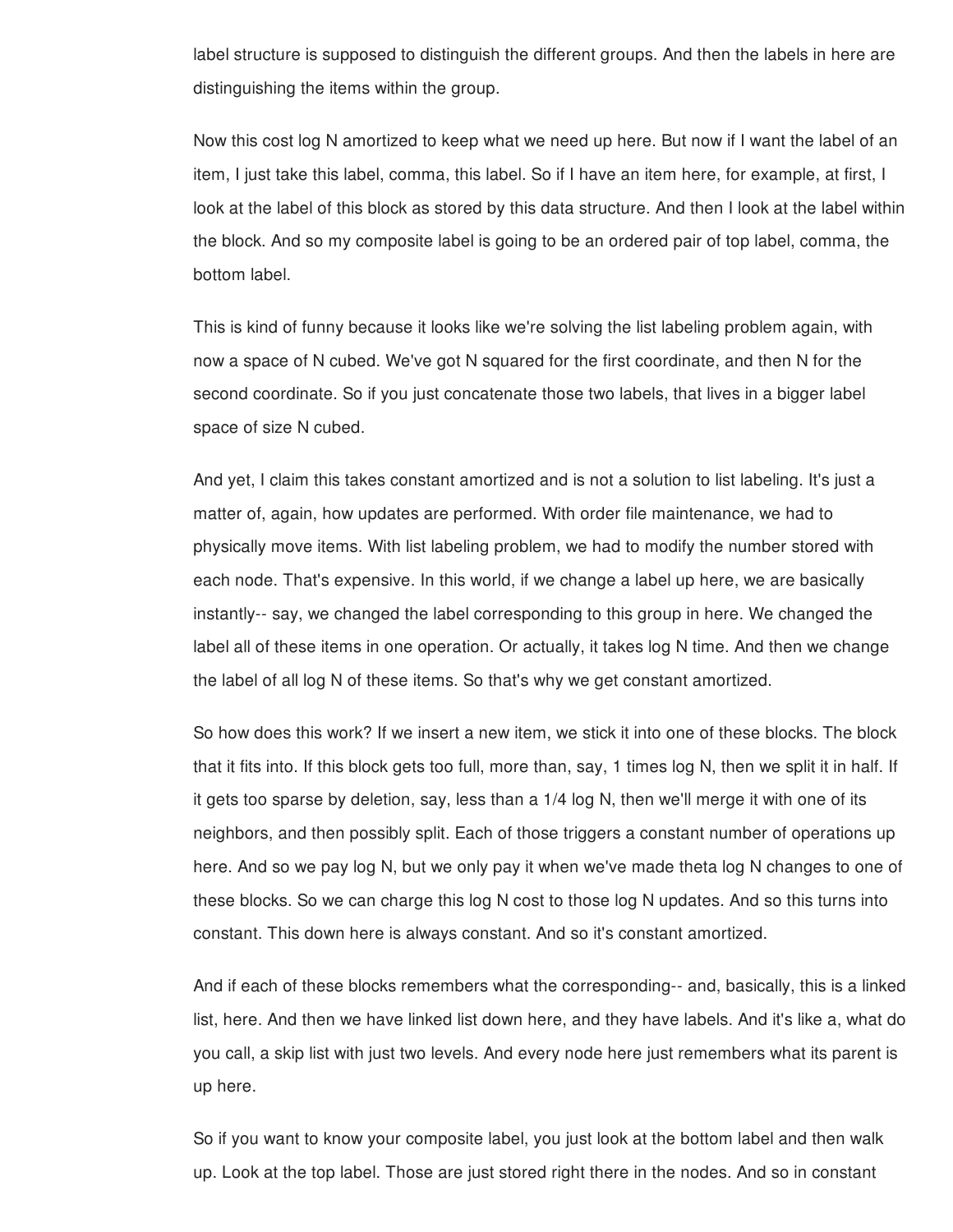time, you can find your top label, your bottom label. Therefore, you can compare two items in constant time. So this solves the problem we needed in Lecture 1. Question?

**AUDIENCE:** Sorry, why isn't it the same as the N cubed label space?

**ERIK DEMAINE:** OK. Why is it not same as N cubed label space, which I claim has a lower amount of log N? The difference is with list labeling, you have to explicitly change the label of each items. And here, we're basically computing the label of a node now becomes a constant time algorithm. We're allowed to look at the label, here, then walk up, then look at the label, here. And by changing the label up here, we change it simultaneously for log N guys down there. So that's the big difference between this list order maintenance problem from the list labeling problem.

> These were actually all solved in the same paper by Dietz and Slater. But sort of successively- - slightly relaxing on a problem makes a huge difference in the running time you can achieve. Obviously, we can't get any better than constant. So we're done in-- of course, then there's external memory versions-- but in terms of regular data structures. And again, Willard made it worst case constant. That's a lot harder.

> Other questions? Cool. So that does order file maintenance and list labeling. And so next, we're going to move to a very different data structure, which is cache-oblivious priority queue.

> We haven't really done any cache-oblivious data structures, yet. So it's time to return to our original goal. We're not actually going to use ordered files. Sadly, that was last lecture. So All of this was a continuation of last lecture. Now we're going to do a different data structure. It's going to adapt to B, it's going to adapt to M. It's cache-oblivious. And it achieves priority queue.

> Now remember, this sorting bound-- N over B log base M of N over B This is our sorting bound. Then the priority queue bound we want is this divided by N. So we want to be able to do 1 over B log base M over B, N over b. Insert and delete min, let's say. And this is an interesting bound because it's usually much less than 1. It's a sub constant bound. This is going to be a little o of 1, assuming this log is smaller than this B.

So it's a little o of 1 if, let's say, B is bigger than the log N, roughly. This would, in particular, be enough. No pun intended-- be enough. So if our block size is reasonably big-- cache line is bigger than log N, which is probably most likely in typical caches and architectures-- then this is more like 1 over B, never mind the log. And so we have to do B operations in one step. And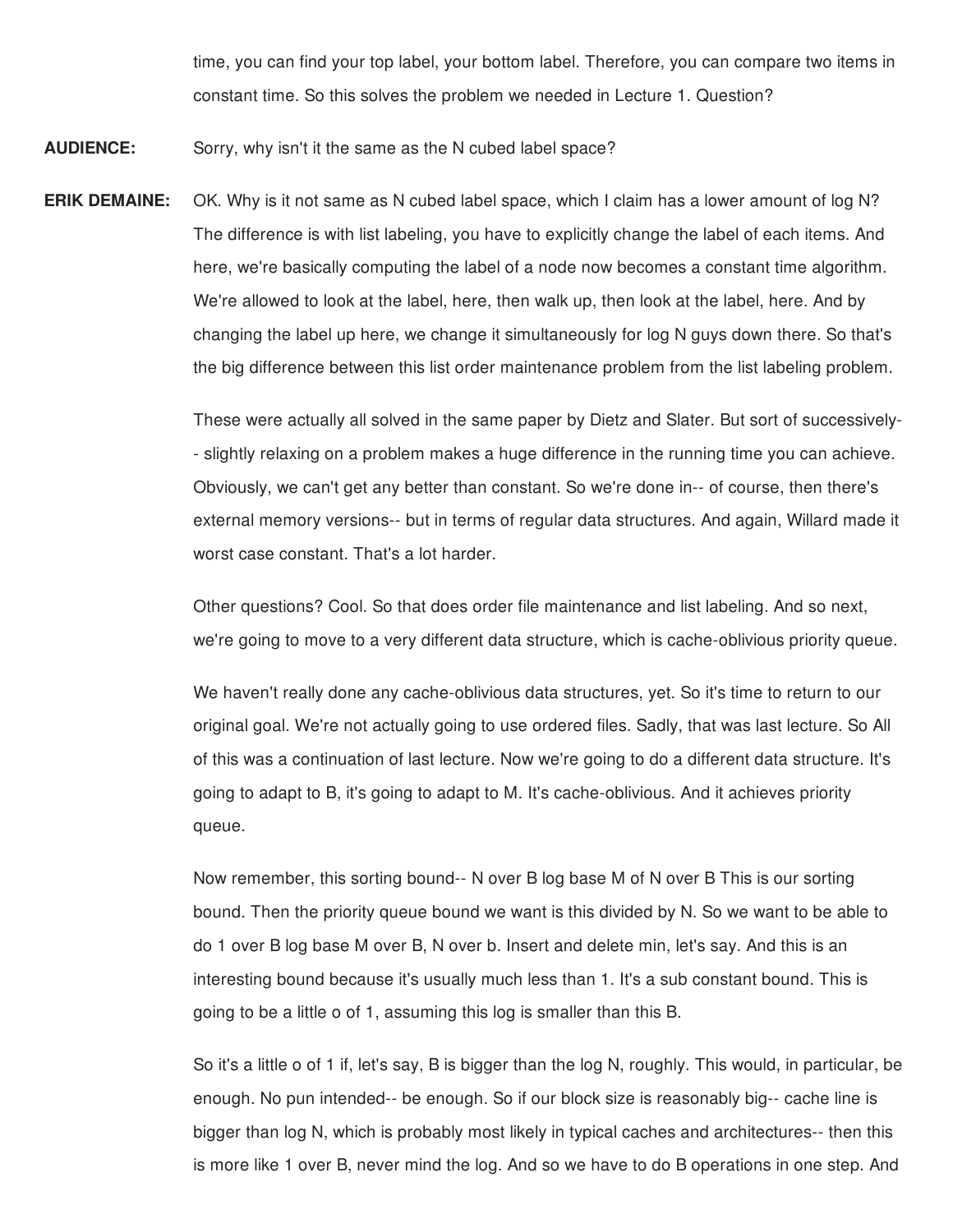then to really get the log right, we have to depend on M, not just B.

As I mentioned, that's the bound we're going to achieve. We do need to make an assumption about M and B and how they relate. So we're going to assume a tall cache, which is M is, let's say, B to the 1 plus epsilon. So it has to be substantially bigger than B, not by a huge amount. It could be B squared. It could be B to the 1.1 power. But M is definitely at least B. And I want it to be a little bit bigger. I want the number of blocks to be not so tiny. Here's how we do it.

I think I need a big picture.

So the kind of funny thing about cache-oblivious priority queues is we're not going to use trees. It's basically a bunch of arrays in a linear order. In some ways, it's an easier data structure. But it's definitely more complicated. But, hey, it's faster than b-trees. If you don't need to be able to do searches-- if you just need to be able to delete min, then priority queues are a lot faster than b-trees.

Let me draw this. I want to try to draw this pseudo-accurate size. The only part that's inaccurate about this picture is the dot dot dots. Lets me cheat a little.

So we have x to that 9/4, x to the 3/2 and x. This is sort of what the levels are going to look like. So we have a linear sequence of levels. They are increasing doubly exponentially in size. If you look at what's going on here-- double exponential--

**AUDIENCE:** Are those exponentials the same as those? Or are they inverted?

**ERIK DEMAINE:** It's supposed to be this-- so this is the top level, and this is the bottom level. So at the top, we're going to have something of size N. And at the bottom, we're going to have something of a size C, constant. And what I've drawn is the generic middle part. So we go from x, to x to  $3/2$ , to x to the  $9/4$ . Or you could say x to the  $9/4$ , down to x to the  $3/2$ , down to x, according to this exponential geometric progression, I guess. So that's how they go.

> So I mean, if it was just exponential, it would be, like, N, N over 2, N over 4. But we're doing- in logarithms, we're changing by constant factors. So it's doubly exponential. And then each of the levels is decomposed into top buffers and bottom-- or, sorry, up buffers and down buffers. And as you see, the size of the top buffer is equal to the sum of the sizes of the bottom buffers. So let me elaborate on how this works.

It's level x to the 3/2. We're going to, generically, be looking at x to the 3/2. So I can easily go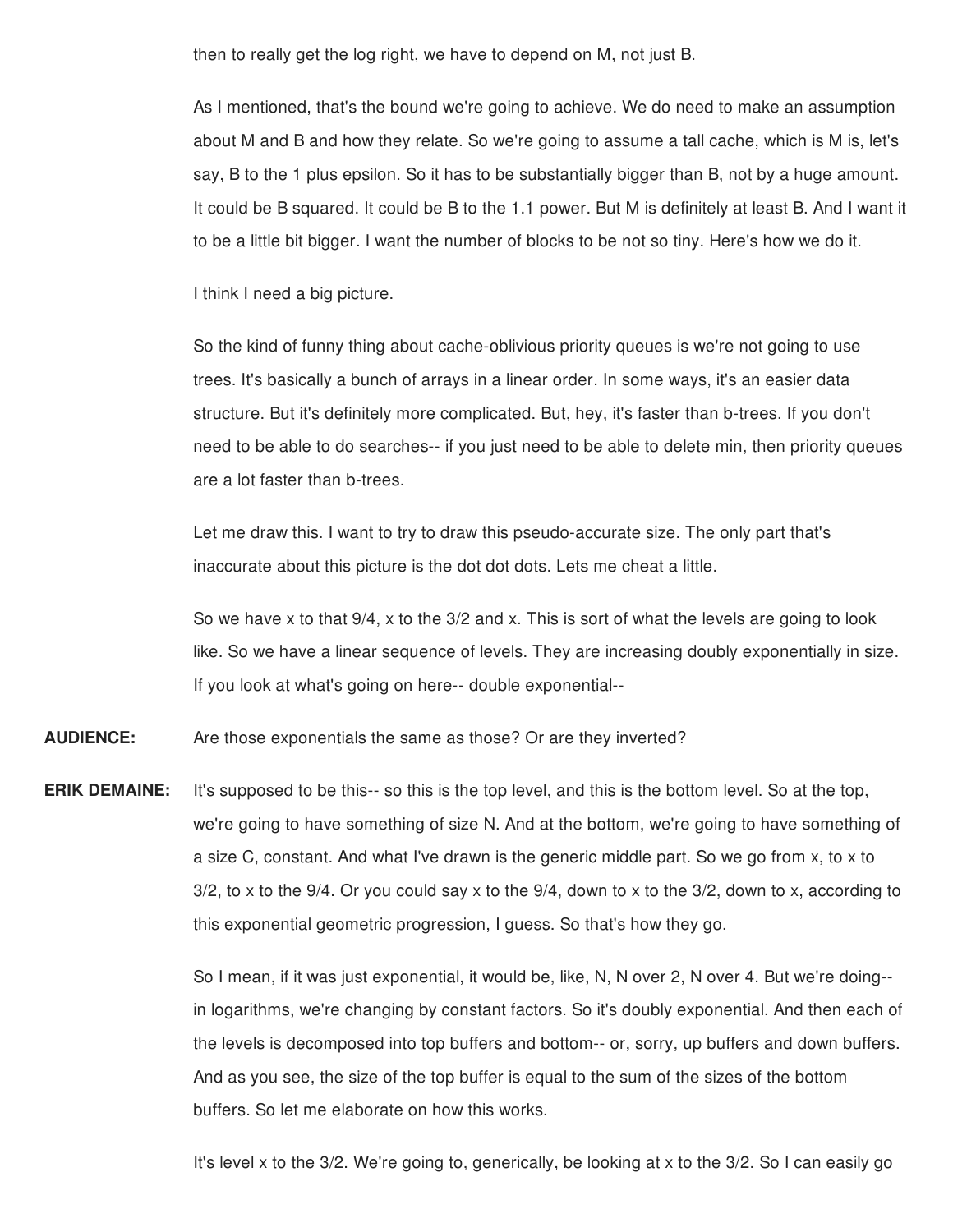down. That's of size x. And up is x to the 9/4-- easily.

There's always one up buffer of size x to the 3/2. So maybe some color. So this buffer, here, is x to the 3/2.

And then we also have up to x to the 1/2 down buffers, each of size theta x. Each of these guys has size theta x. And then the number of them is, at most, x to the 1/2. And so you take the product, that's x to 3/2, which is the same as the up buffer. So that's the way this cookie crumbles. That's how each of these guys decomposes into little pieces. And so, in particular, this up buffer, if you work it out, should be exactly the same size as this down buffer.

Maybe it's easier to do these two. So this down buffer has size x. And if you have a structure size x, the up buffer has size x. x of 3/2 has an up buffer size of x 3/2. So this will be size x. And so these match. These are equal size. That's why I drew it this way.

Now the dot dot dot hides the fact that they're x to the 1/2 of these. So there's a lot of down buffers. They're actually a lot smaller than up buffers. But these two match in size and these two match in size, and so on.

OK, there's a small exception. I'd put theta x here. The exception is that the very first down buffer might be mostly empty. So this one is not actually data x. Each of these will be theta x. And this one over on the left will be big O of x. Small typo in the notes, here. So if that's not sufficiently messy, let me redraw it-- make it a little cleaner.

I want to look at two consecutive levels and specify invariants. So after all, I'm trying to maintain a priority queue. What the heck is this thing? The idea is that towards the bottom, that's where the min is. That would seem good, because at the bottom, you're constant size. I can diddle with the thing of constant size if fits in a block or if it's in cache. It takes me zero time to touch things near the bottom. So as long as I always keep the min down there, I can do fine min in zero time. And delete min will also be pretty fast.

I'm also going to insert there, because I don't know where else to put it. I'd like the larger items to be at near the top. I'd like the smaller items to be near the bottom, but kind of hard to know, when I insert an item, where it belongs. So I'll just start by inserting at the bottom. And the idea is as I insert, insert, insert down here, things will start to trickle up. That's what the up arrows mean, that these items are moving up. And then down arrow items are items that are moving down. Somehow this is going to work. So let me tell you the invariants that will make this work.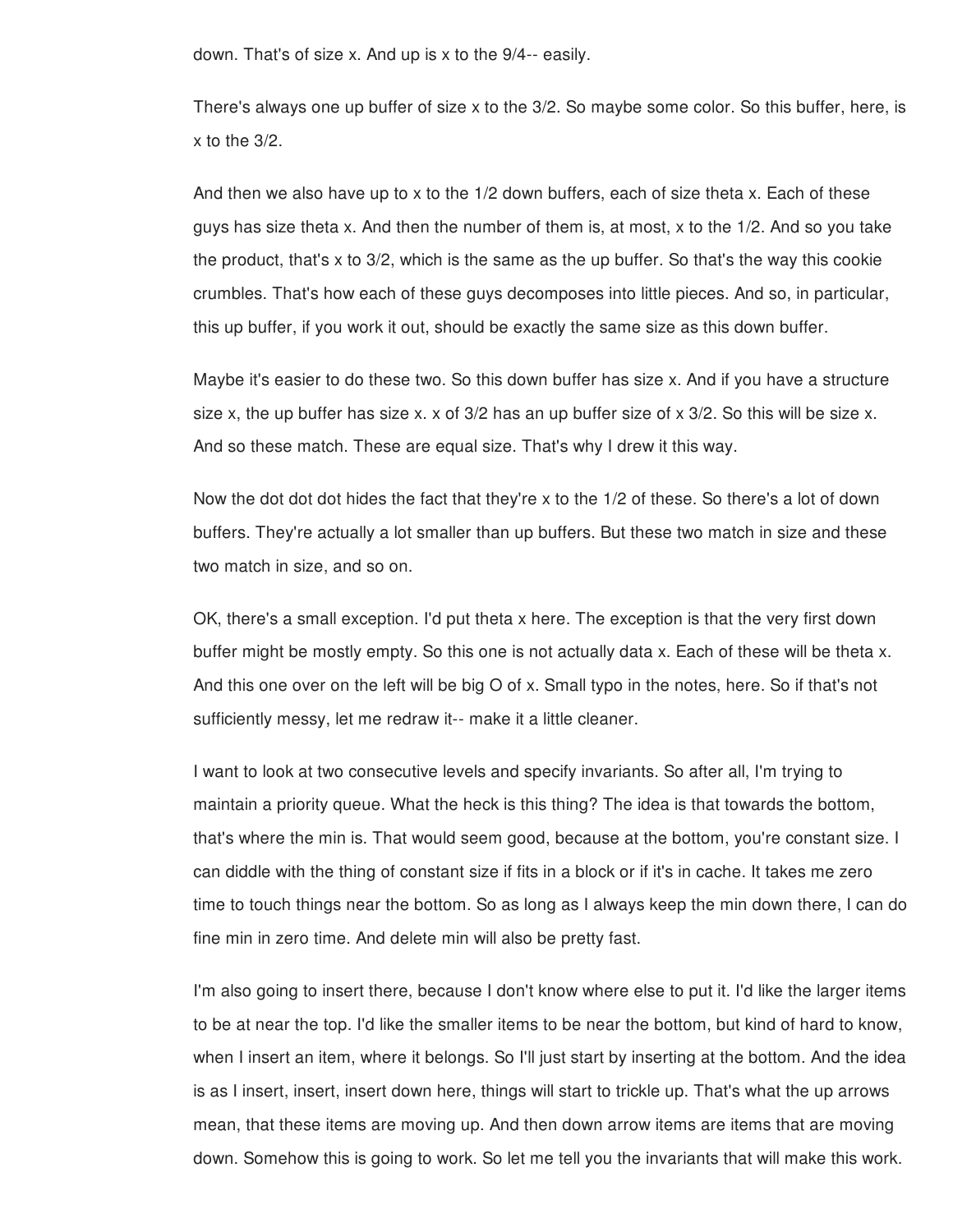If you look at the down buffers, they are sorted. Or I should say, all the items in here are less than all the items in here, and so on. But within each down buffer, it's disordered. Then we also know this. All the items in the up buffer in a given level-- this is x to the 3/2, let's say. And this is x. All of the up items are larger than all of the down items. I mean, it's just an inequality here. So these guys are basically in a chain. Again, the items in here are not sorted. But all the items here are bigger than all the items here are bigger than all of the items here are bigger than all the items here.

Now what about from level to level? This is a little more subtle. What we know is this. So again, we know that all the down buffers are sorted. And we know that this down buffer, all these items come before all this down buffer items. But these up buffer items, we don't know yet, because they're still moving up. Now we know this. They need to move up. But we still don't know how far up. We don't know how these items compare to these items. Or these items could have to go higher, could be they belong here, or are here, who knows.

So basically, the down buffers are more or less sorted. And so the mins are going to be down at the bottom. And the up buffer items, I mean, they're still moving up. We don't know where they belong, yet. But eventually they'll find their place and start trickling down. Roughly speaking, an item will go up for a while and then come back down. Although, that's not literally true. It's roughly true.

I should say something about how we actually store this in memory, because the whole name of the game is how you lay things out in memory. In cache-oblivious, that's all you get to choose, basically. The rest is algorithm, regular RAM algorithm. And all we do is store the items in order, say, from bottom to top. So store the entire C level, then the next level up, to store these items as consecutive arrays. That's what we need to. Leave enough space for x to the 1/2 down buffers, each at size theta x.

So how do we do inserts and deletes? Let's start with insert. As I mentioned, we want to start by inserting in the bottom, until we run out of room in the bottom. And then things have to trickle up. So here's the basic algorithm.

You look at the bottom level. You stick the item into the up buffer. This is not necessarily the right thing to do. So here, you stick it into the up buffer. But these things are supposed to be roughly sorted. So once you stick it there, you say, oh, well maybe I have to go down here. Go down here. The point is the up buffer is the only one I want to be growing in size.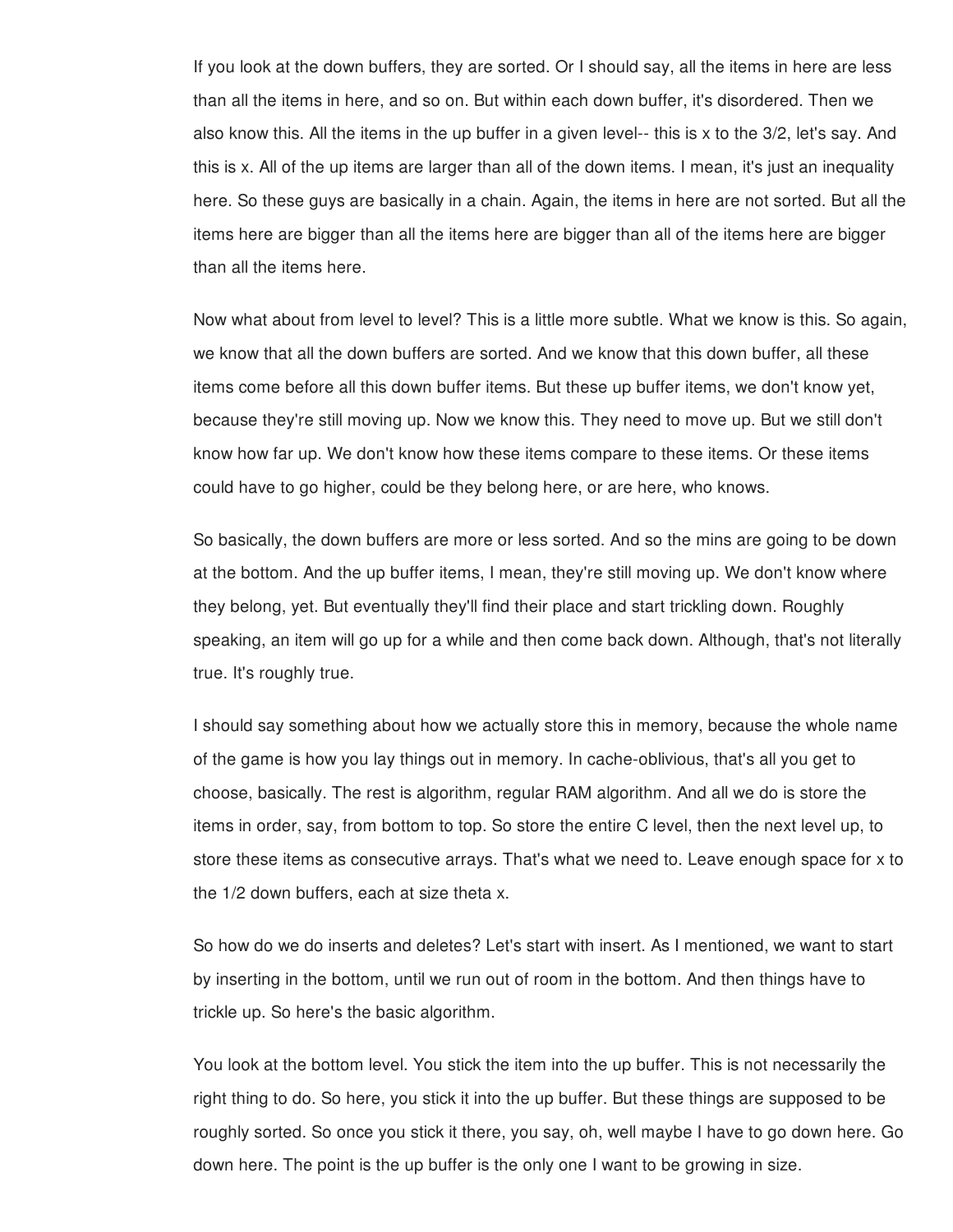So I insert into the up buffer. And say, oh, potentially I have to swap down here. Swap down here. I mean, this is constant size. I can afford to look at all the items here in zero time and find out which buffer it belongs to. As I move the item down here, I swap. So I take the max item here and move it up to here. Move the max item from the next down buffer and propagate it up, so that I keep these things in order.

Swap into bottom down buffers if necessary-- or maybe, as necessary. You might have to do a bunch of swaps. But it's all constant. And then the point is the only buffer that got larger by one item was the up buffer, because, here, we did swaps to preserve size. And if that overflows, then we do something interesting. And something interesting is called push. This is a separate team, which I'll define now.

So this is the bottom level push. But I wanted to find the generic level of push, which is we're going to be pushing x elements into level x to the 3/2. So why is that? Check it out.

If we're at level x and our up buffer overflows, and we're trying to push into the next level- that's level x to 3/2-- then the up buffer that we're trying to push has size x. The up buffer has the same size as the level name. So if we're at level x, this has size x. We're trying to push x items up into the next thing. We're going to empty out the up buffer. Send all those items up there.

Cool. So what do we do? How do we do this push? First thing we do is sort the items-- those x items. This is where I need the black box, which is that we can sort N over B log base N over B, N over B cache-obliviously. So we're going to use that here. It's not hard, but I don't want to spend time on it.

Now the interesting bit is how we do the push. The tricky part is we have all these items, we know that they're bigger than all the items below them. Maybe, here's a better picture. We know these guys need to go up. They're bigger than everything, all the down items below us. But we don't know, does it fit here? Here? Here? Or here?

But we do know that these things are ordered. And so if we sort these items, then we can say, well, let's start by looking here. Do any of these items fit in this block? Just look at the max, here. And if these guys are smaller than the max, here, then they belong here. So keep inserting there. Eventually, we'll get bigger than the max, then we go here. Look at the max item, here. As long as we have items here that are smaller than the max here, insert, insert,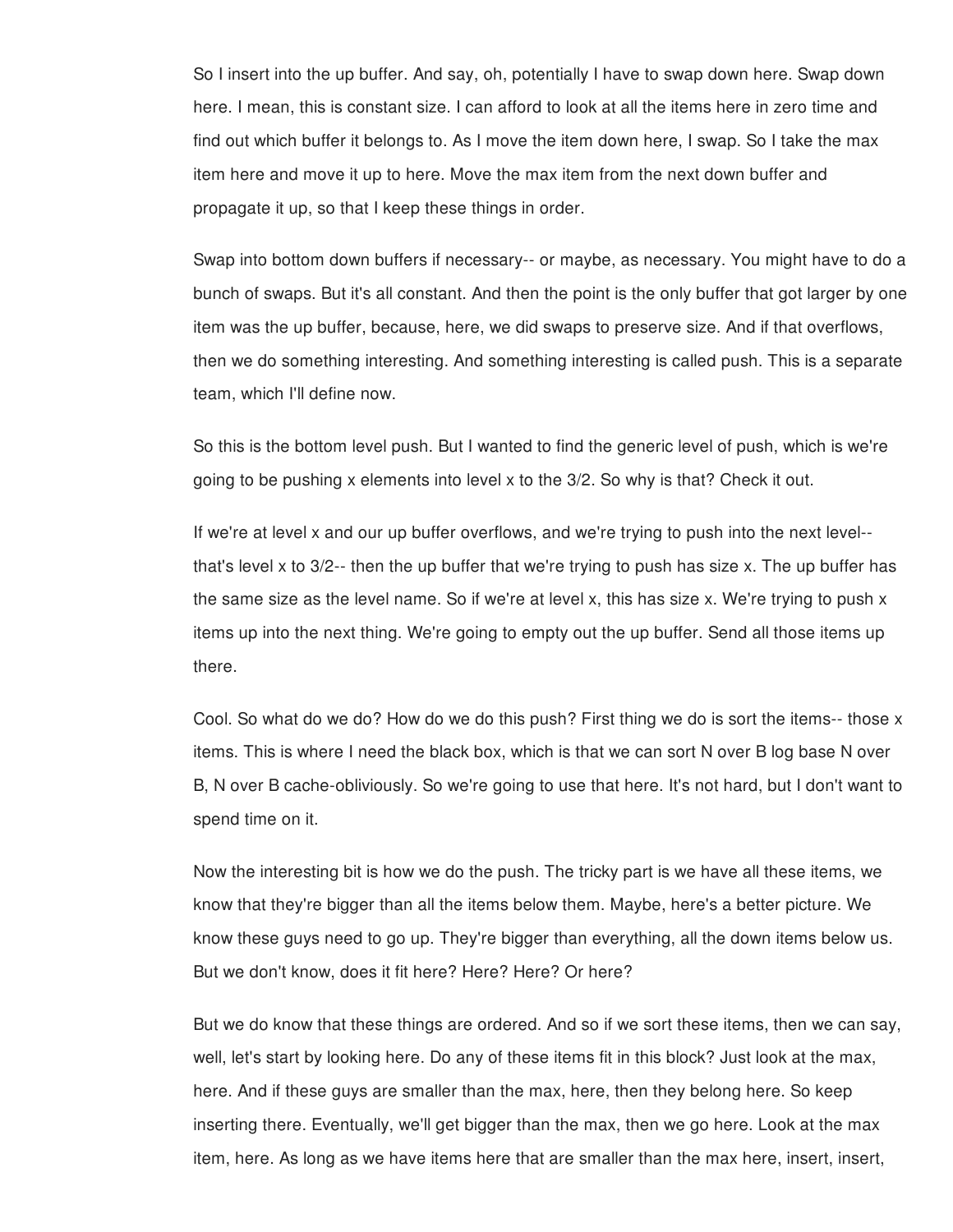insert, insert, and so on.

And then when we're beyond all of these-- maybe we're immediately beyond all of these. We have to check, oh, bigger than the max, bigger than the max, bigger than the max. Then we put all the remaining items into the up buffer. This is called distribution.

So we're looking at level x to the 3/2, and just scanning sequentially. Because we just sorted them, we're scanning them in order. We visit the down buffers in order. And insert into the appropriate down buffer as we go.

Now there's a little bit that can happen, here. Our down buffers have a limit in size. Down buffers are supposed to have size theta x at level x the 3/2. So as we're inserting into here, a down buffer might overflow. I've got theta slop, here. So when a down buffer overflows, I just split it in half. I then make two down buffers. Well, actually, it would be, like, here and right next to it.

I'm going to maintain a linked list of down buffers. And each of them will have space for say, 2x items. But once I do a split, they'll both be half full. So when a down buffer overflows, split in half and maintain a linked list of down buffers.

Another thing that can happen is when you increase the number down buffers, we have a limit on how many down buffers we can have-- up to x the 1/2 of them. So if we run out of down buffers by splitting, then we need to start using the up buffer. So maybe here, we split, maybe, this buffer-- is now too many down buffers total. Then we'll just take all the elements in here and stick them into the up buffer, because that's where they belong.

So when the number of down buffers is too big, when that number overflows, move the last down buffer into the up buffer. So there's basically two ways that elements are going to get into the up buffer. One way is that we run out of down buffers, and so the last down buffer starts getting promoted into the up buffer.

The other possibility is that we're inserting items that are just really big in value. And if the items that are getting promoted from here into the next level just happen to be larger than all these items, we will immediately start inserting into the up buffer. But in general, we have to look at this down buffer. Look at this one. Look at this one, then that one. That is insert and push.

I think before I talk about delete, I'd like to talk about the analysis of just insert and push. Keep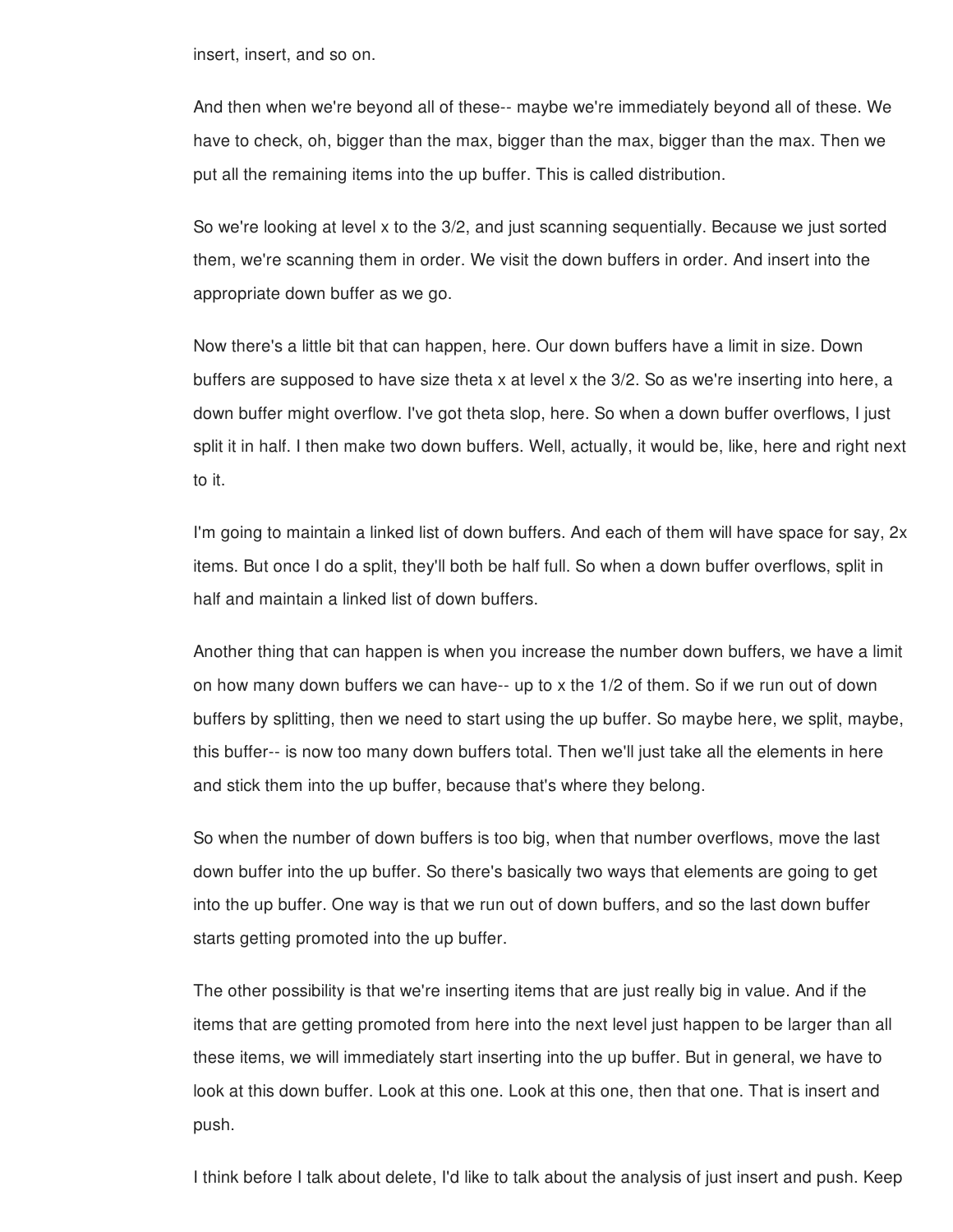it simple. And then I'll briefly tell you about deletion.

Oh, I didn't say. Sorry. There's one more step, which is the recursion. Running out a room, here. Maybe I'll go over here. This is nothing relevant.

So I need to recurse somehow. At some point, inserting things into the up offer, the up buffer might overflow. That's the one last thing that could overflow. When that happens, I just push it to the next level up.

So as we do insertions in here, we might start inserting a lot into here. Eventually, this will get too big. It's supposed to have size x the 3/2. If it gets bigger than that, take all these items and just recursively push them up to the next level. And conveniently, that's exactly the same size as we were doing before. Here, we did x into level x to the 3/2. Next will be x to the 3/2 into level x to the 9/4, and so on. Always the size of the up buffer.

So the claim is if we look at the push at level x to the 3/2-- which is what we just described- and we ignore the recursion. Then the cost is x over B log base M over B of x over B-- so sorting bound on x items.

So we spend that right away in the very first step. We sort x items. So that costs x over B. It has log base M over B of x over B. And the whole point of the analysis is to show that this distribution step doesn't cost any more than the sorting step. So let's prove this claim.

And the first observation-- maybe, don't even need to write this down. So remember, with cache-oblivious b-trees, we looked at a level of detail that was sort of the relevant one that straddled B. Now we have this data structure and there's no longer recursive levels in this picture. It's just a list. But one of the things we said is that if you look at the very small structures, those are free because they just stay in cache.

I'm going to assume-- it's a little bit of a bastardization of notation-- assume that all the levels up to M fit in cache. It's really up to, like, size M over 2 or something, but let's just call it all. If x is less than M, then you know all this stuff has size order M. And so let's just say-- by redefining what M is by a constant factor-- that just fits in cache. Because we can assume whatever cache replacement strategy we want, assume that these things stay in cache forever.

So all of that bottom stuff, size up to M, is permanently in cache and costs zero to access. So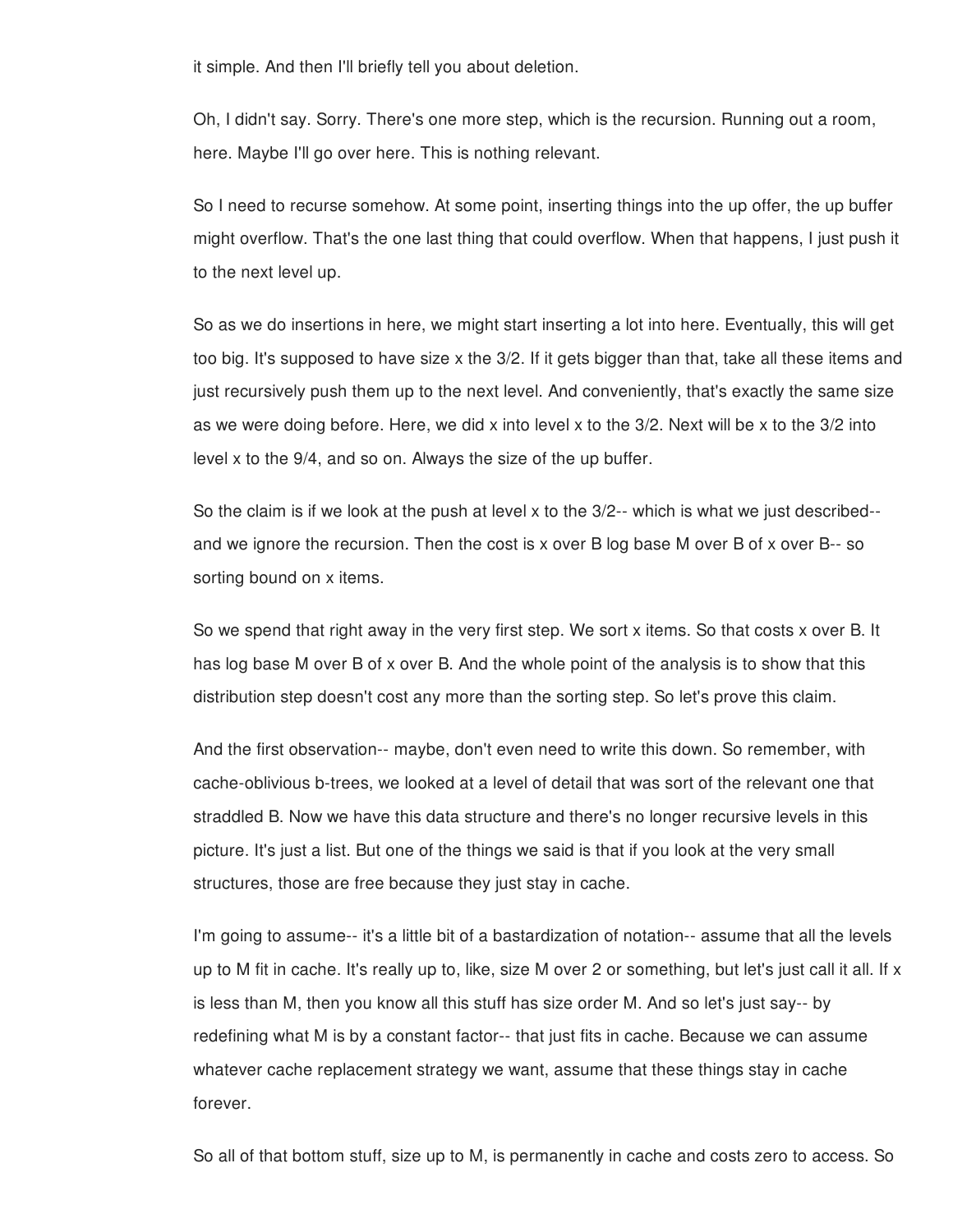those levels are for free. So it's all about when we touch the upper levels. And, really, the most important level would be the transition from the things that fit in cache to the next level up that does not fit in cache. That's going to be the key level.

But in general, let's look at push. Or let's just assume x to the 3/2 is bigger than M. Because we're looking at a push at level x to the 3/2. And just by definition, if it's less than M, it's free. Question?

- **AUDIENCE:** So how can you assume that all of the things below that particular size always stay in cache empty? So you're making assumptions on the cache replacement?
- **ERIK DEMAINE:** I'm making assumption on the cache replacement strategy, which I actually made last lecture. So I said, magically assume that we use optimal cache replacement. So whatever I choose, opt is going to be better than that. So you're right. The algorithm doesn't get to choose what stays in cache.

But for analysis purposes, I can say well, suppose all these things stay in cache. If I prove an upper bound in that world, then the optimal replacement will do better. And the LRU or FIFO replacement will do within a constant factor of that, again, by changing M by a constant factor. So I'm freely throwing away constant factors in my cache size, but then I will get that these effectively stay in cache. FIFO or LRU will do that just as well, or almost as well. Good question.

So now we can just look at the pushes above that level. And I really want to look at this transition level, but we're going to have to look at all of them. So let's do this. Now I also have tall cache assumption. M is at least B to the 1 plus epsilon.

I actually want a somewhat bigger assumption, which is that M is greater than or equal to B squared. If it's not B squared, you have to change this 3/2 and 9/4 and stuff to be something a little bit bigger than 1. And it gets really messy to write that down. So this data structure with appropriate modification does work for other tall cache assumptions, but let's just assume this one. So this means M over B is at least B. That's sort of the clean statement. It's true for most caches also, but this will be my assumption.

OK. Cool. So if we just do some algebra. Claim is this is x is greater than B to the 4/3. So that's just taking this inequality, x the 3/2 is greater than or equal to B squared and raising to the exponent, 2/3. And so this turns into x and this turns into B to the 2 times 2/3, which would be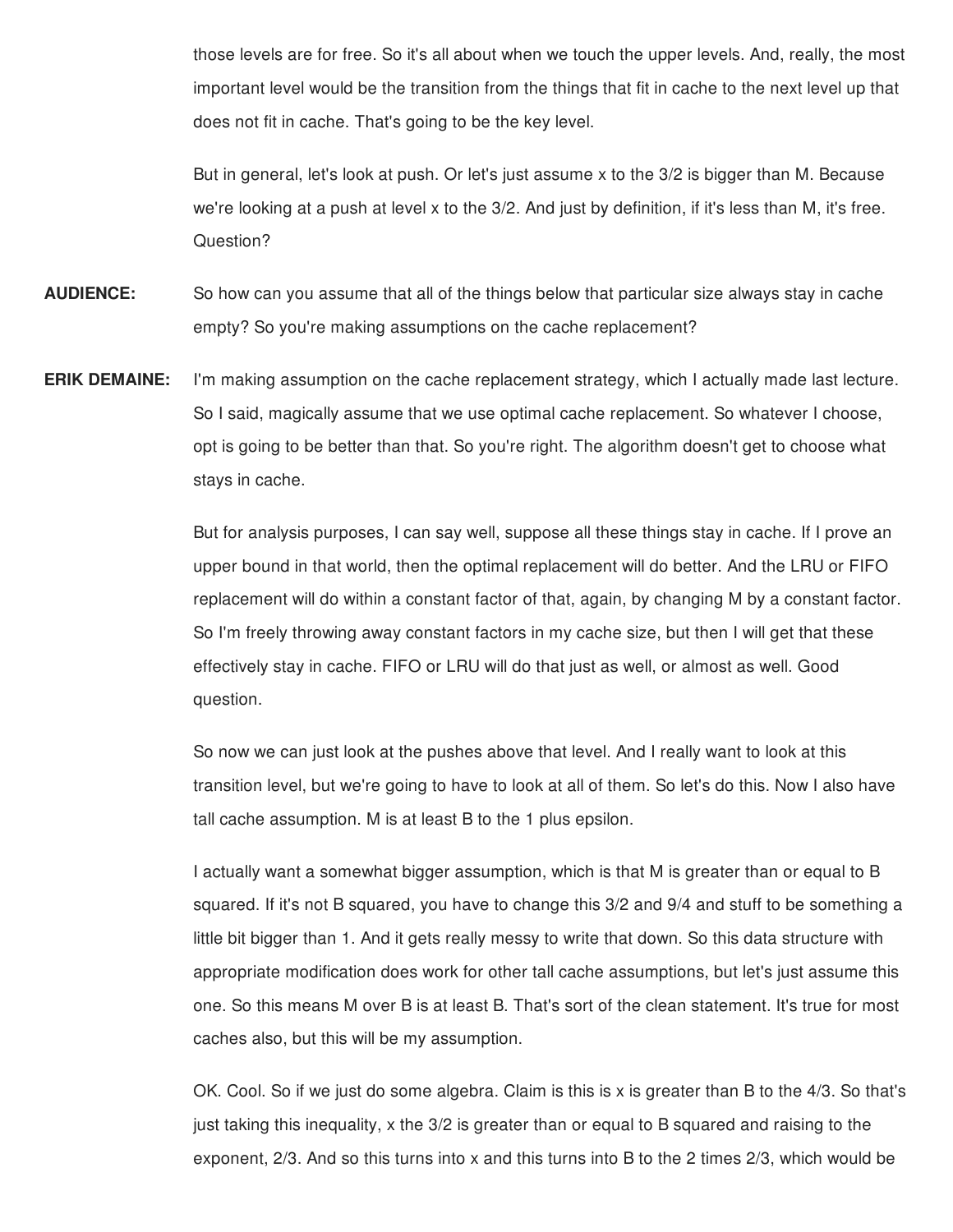the 4/3. So x is quite a bit bigger than B.

In particular, this means that x over B is bigger than 1, by a lot. But if we take ceiling's on this, no big deal. So we don't have to worry about the ceilings.

All right. Now the claim is that the distribution step costs-- this is really the interesting part-- x over B plus x to the 1/2 memory transfers. OK. Why?

Remember, up here we have x to 1/2 down buffers that we're looking at. And we're visiting them in order. We touch this down buffer. And really, we just care about the max, here. And then we start writing elements one by one. But if we write elements one by one, the very first element we write costs an entire memory transfer. We have to load in a block. But then we can fill that block and then write out that block. So we get to write out B items in one step.

So we pay x to the 1/2 because we have to touch the last block of this down buffer, this down buffer, this down buffer. And they're x to the 1/2 down buffers. So each one, we have to pay 1. That's this part. That's the expensive part.

But then, once we're actually writing items, if we stay here for a while, that's basically for free. Overall, we're writing x items. And so to write them all will only take x over B ceiling, sort of, over the entire summation. But we have to pay 1 to start out here, here, and here. So this is the real amount of time. And I want to amortize that, essentially.

So there's two cases now. If x is greater than or equal to B squared, then we're happy. x is greater than or equal to B squared, then this term dominates. And so this is tinier. All right. Say, x is B cubed, then this is x to the 3/2-- sorry, this is the B to the 3/2. This is B squared, so this is bigger.

And so then the cost is just x over B. And we're done, because we needed to prove it's x over B times log. We had to do this to sort, but this distribution will be free. Now that says all the high levels are free. All the low levels are free. If you're less than B squared, then your less than M and you're free. It's saying, if you're bigger than B squared, you're free.

But there's going to be one level right in between where you're not really bigger or smaller. So there's one level where it's going to B to the 4/3 less than or equal to x less than or equal to B squared, strictly less than. Because you're jumping in this doubly exponential way, you might miss slightly. And so you're in between these two levels.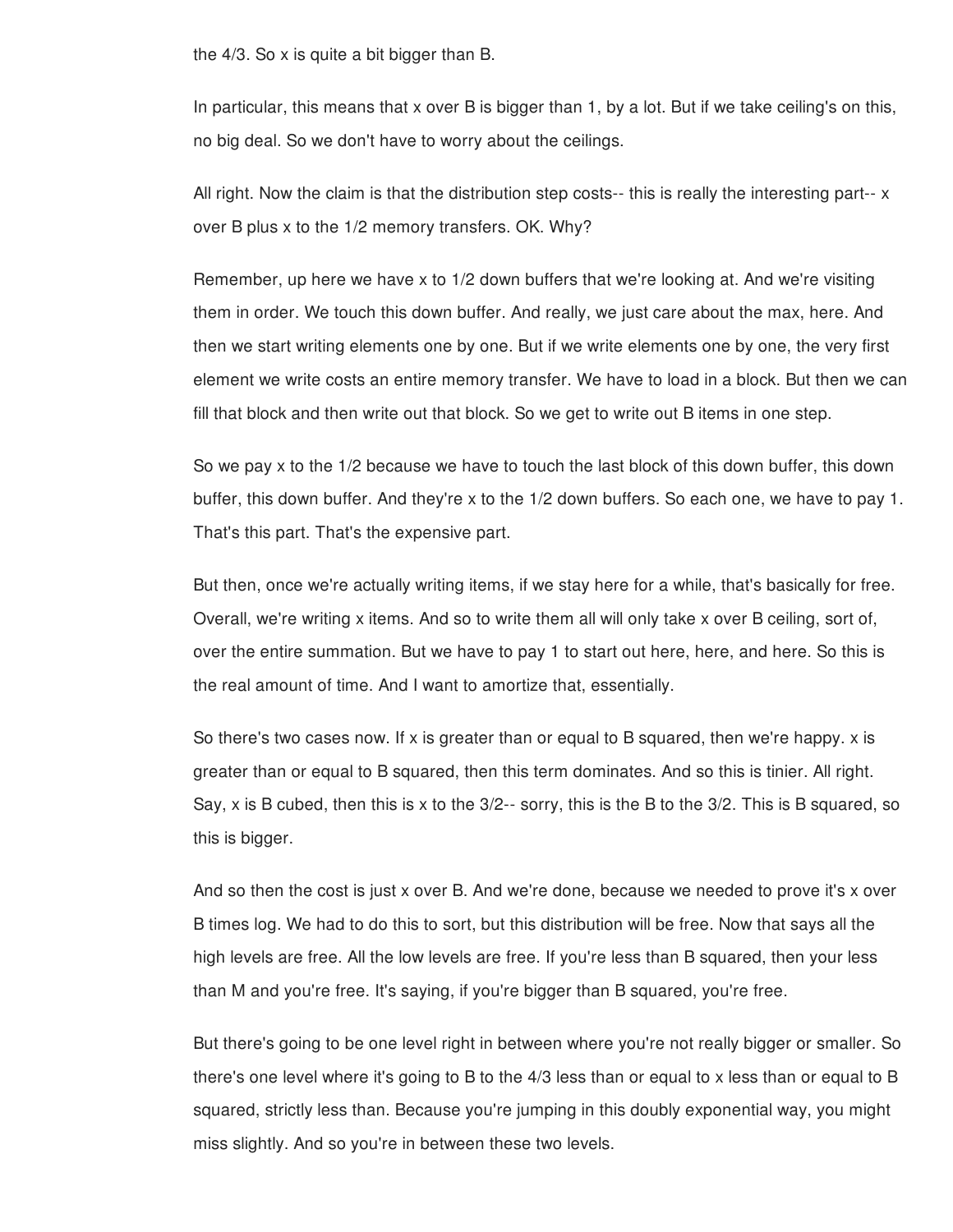Why is this? Because we only know that x to the  $3/2$  is less than M. We don't know that x is less than M. So we have a bit of slot there.

So then at this transition point, what we do is say, OK, we can't afford to store this whole-- x to 3/2 is not less than M. So we can't afford to store all this in the cache. But we can afford to store the last block of this guy and the last block of this guy, all the down buffers we can store the last block in cache.

Why? Because there's only x to the 1/2 of them. And we know that x is less than B squared. So if x is less than B squared, x to the 1/2 is less than B, which is less than M over B because M is least B squared, by tall cache assumption. So this is the number of blocks that we can afford in cache. This is number of blocks we want. I want 1 block for each of these.

So basically then, this x to the one half term disappears for the one transition level. So this is free. Because you can afford 1 block per down buffer in cache. And so, again, we get an x over B cost.

So the distribution is basically free. The hard part is the sorting. And then the idea is that, well, OK-- now this is one push. When we do an insert, that item might get pushed many times, but basically can only get pushed once per level. So you end up taking this cost and summing it over all x.

So if you look at an insertion, amortize what you pay-- or you look at the sum over all these things. You get the sorting bound on x-- summed over x where x is growing doubly exponential. And so this becomes a geometric series, or even super geometric.

And so you get-- I guess I should look at it per element. You look at the amortized cost per element, so I get to divide by x. Because when I do a push, I push x elements. So I get to divide by x, here. And then if an element gets pushed to all levels, I have to sum over all these x's. But you do this summation and you get order-- it's dominated by the last term. Sorry, this should be N.

This is the fun part. We're taking logs, here, but conveniently this was doubly exponential growing, the x over B. So when we sum these is singly exponential. So it's a geometric series. And so we are just dominated by the last term, which is where we get log base M over B of N over B. And this is our amortized cost per insertion.

Deletions are basically the same. You just two pulls instead of pushes. And you have, sort of,